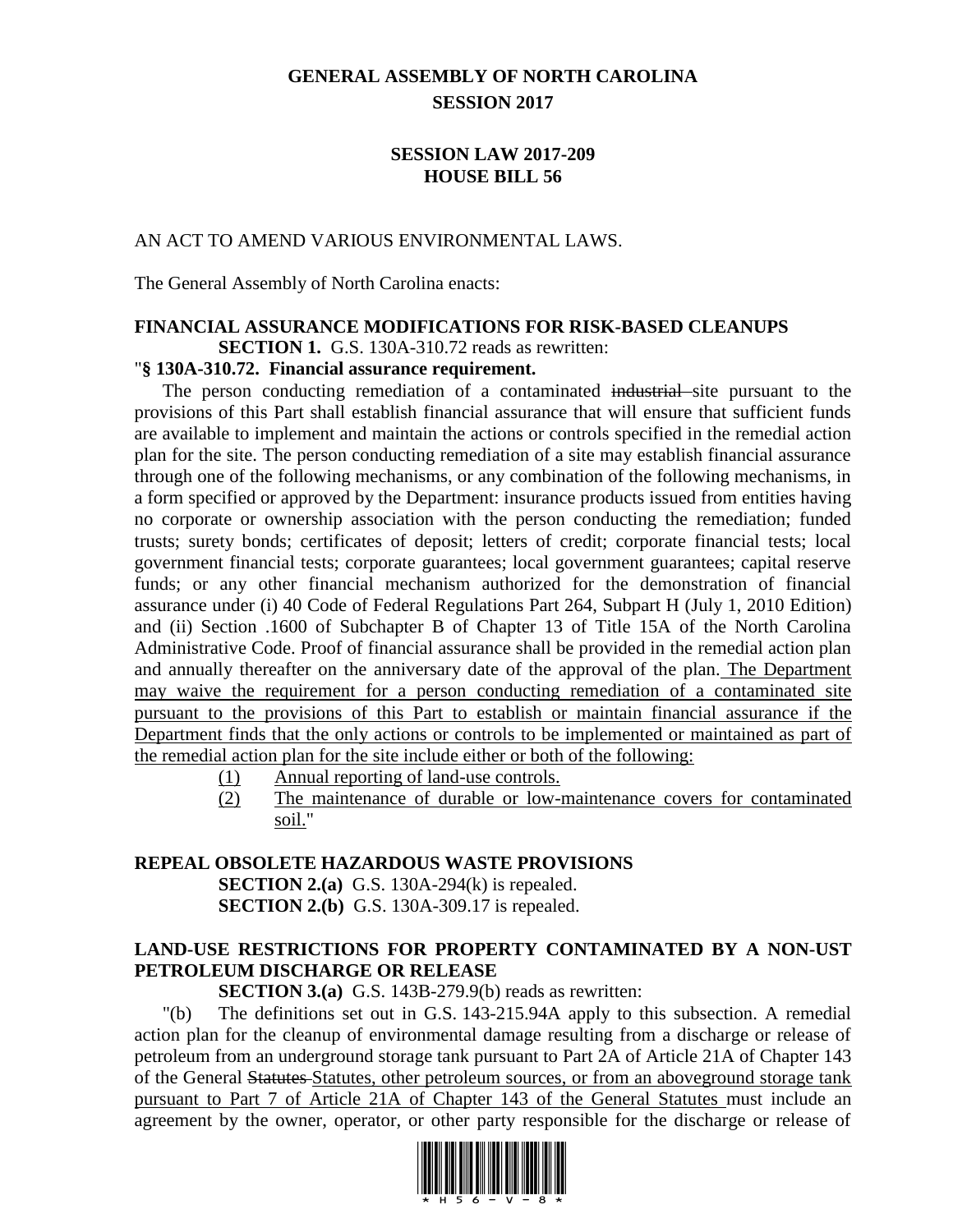petroleum to record a notice of any applicable land-use restrictions that meet the requirements of this subsection as provided in G.S. 143B-279.11. All of the provisions of this section shall apply except as specifically modified by this subsection and G.S. 143B-279.11. Any restriction on the current or future use of real property pursuant to this subsection shall be enforceable only with respect to: (i) real property on which the source of contamination is located and (ii) any real property on which contamination is located at the time the remedial action plan is approved and that was owned or controlled by any owner or operator of the underground storage tank or other responsible party at the time the discharge or release of petroleum is discovered or reported or at any time thereafter. No restriction on the current or future use of real property shall apply to any portion of any parcel or tract of land on which contamination is not located. This subsection shall not be construed to require any person to record any notice of restriction on the current or future use of real property other than the real property described in this subsection. For purposes of this subsection and G.S. 143B-279.11, the Secretary may restrict current or future use of real property only as set out in any one or more of the following subdivisions:

- (1) Where soil contamination will remain in excess of unrestricted use standards, the property may be used for a primary or secondary residence, school, daycare center, nursing home, playground, park, recreation area, or other similar use only with the approval of the Department.
- (2) Where soil contamination will remain in excess of unrestricted use standards and the property is used for a primary or secondary residence that was constructed before the release of petroleum that resulted in the contamination is discovered or reported, the Secretary may approve alternative restrictions that are sufficient to reduce the risk of exposure to contaminated soils to an acceptable level while allowing the real property to continue to be used for a residence.
- (3) Where groundwater contamination will remain in excess of unrestricted use standards, installation or operation of any well usable as a source of water shall be prohibited.
- (4) Any restriction on the current or future use of the real property that is agreed upon by both the owner of the real property and the Department.

Except with respect to land contaminated from a discharge or release of petroleum from an underground storage tank, the imposition of restrictions on the current or future use of real property on sites contaminated by the discharge or release of petroleum from an aboveground storage tank, or another petroleum source, from which contamination has migrated to off-site properties, as that term is defined under G.S. 130A-310.65(3a), shall only be allowed as provided in G.S. 143-215.104AA or G.S. 130A-310.73A, as applicable."

**SECTION 3.(b)** G.S. 143B-279.11 reads as rewritten:

### "**§ 143B-279.11. Recordation of residual petroleum from an underground or aboveground storage tank.tanks or other sources.**

(a) The definitions set out in G.S. 143-215.94A and G.S. 143B-279.9 apply to this section. This section applies only to a cleanup pursuant to a remedial action plan that addresses environmental damage resulting from a discharge or release of petroleum from an underground storage tank pursuant to Part 2A of Article 21A of Chapter 143 of the General Statutes.Statutes or from an aboveground storage tank or other petroleum source pursuant to Part 7 of Article 21A of Chapter 143 of the General Statutes.

(b) The owner, operator, or other person responsible for a discharge or release of petroleum from an underground storage tank tank, aboveground storage tank, or other petroleum source shall prepare and submit to the Department a proposed Notice that meets the requirements of this section. The proposed Notice shall be submitted to the Department (i) before the property is conveyed, or (ii) when the owner, operator, or other person responsible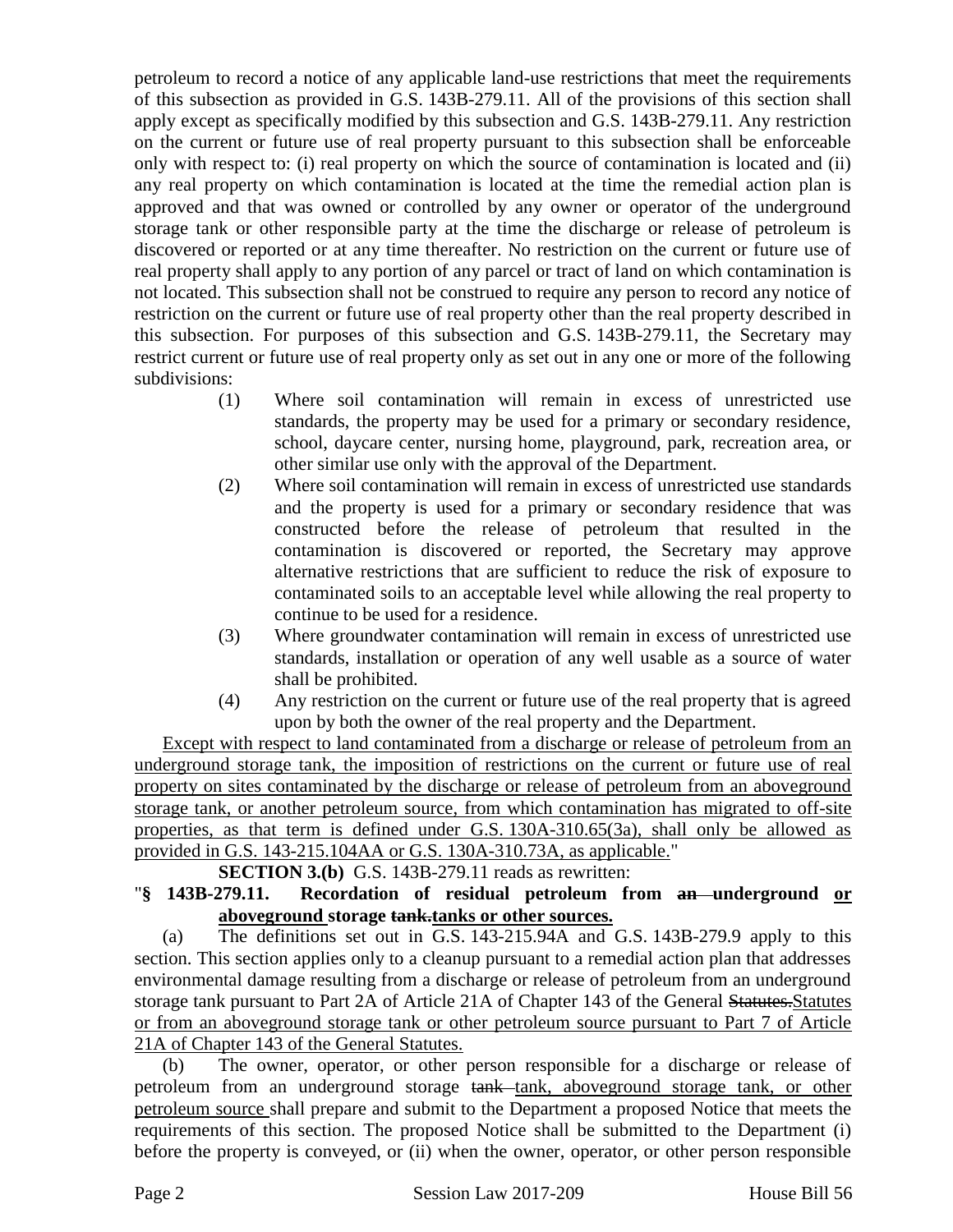for the discharge or release requests that the Department issue a determination that no further action is required under the remedial action plan, whichever first occurs. The Notice shall be entitled "NOTICE OF RESIDUAL PETROLEUM". The Notice shall include a description that would be sufficient as a description in an instrument of conveyance of the (i) real property on which the source of contamination is located and (ii) any real property on which contamination is located at the time the remedial action plan is approved and that was owned or controlled by any owner or operator of the underground storage tank-tank, aboveground storage tank, or other petroleum source, or other responsible party at the time the discharge or release of petroleum is discovered or reported or at any time thereafter. The Notice shall identify the location of any residual petroleum known to exist on the real property at the time the Notice is prepared. The Notice shall also identify the location of any residual petroleum known, at the time the Notice is prepared, to exist on other real property that is a result of the discharge or release. The Notice shall set out any restrictions on the current or future use of the real property that are imposed by the Secretary pursuant to G.S. 143B-279.9(b) to protect public health, the environment, or users of the property.

(c) If the contamination is located on more than one parcel or tract of land, the Department may require that the owner, operator, or other person responsible for the discharge or release prepare a composite map or plat that shows all parcels or tracts. If the contamination is located on one parcel or tract of land, the owner, operator, or other person responsible for the discharge or release may prepare a map or plat that shows the parcel but is not required to do so. A map or plat shall be prepared and certified by a professional land surveyor, shall meet the requirements of G.S. 47-30, and shall be submitted to the Department for approval. When the Department has approved a map or plat, it shall be recorded in the office of the register of deeds and shall be incorporated into the Notice by reference.

(d) The Department shall review the proposed Notice to determine whether the Notice meets the requirements of this section and rules adopted to implement this section and shall provide the owner, operator, or other person responsible for the discharge or release of petroleum from an underground storage tank tank, aboveground storage tank, or other petroleum source with a notarized copy of the approved Notice. After the Department approves the Notice, the owner, operator, or other person responsible for the discharge or release of petroleum from an underground storage tank tank, aboveground storage tank, or other petroleum source shall file a notarized copy of the approved Notice in the register of deeds office in the county or counties in which the real property is located (i) before the property is conveyed or (ii) within 30 days after the owner, operator, or other person responsible for the discharge or release receives notice from the Department that no further action is required under the remedial action plan, whichever first occurs. If the owner, operator, or other person responsible for the discharge or release fails to file the Notice as required by this section, any determination by the Department that no further action is required is void. The owner, operator, or other person responsible for the discharge or release, may record the Notice required by this section without the agreement of the owner of the real property. The owner, operator, or other person responsible for the discharge or release shall submit a certified copy of the Notice as filed in the register of deeds office to the Department.

(e) Repealed by Session Laws 2012-18, s. 1.23, effective July 1, 2012.

(f) In the event that the owner, operator, or other person responsible for the discharge or release fails to submit and file the Notice required by this section within the time specified, the Secretary may prepare and file the Notice. The costs thereof may be recovered by the Secretary from any responsible party. In the event that an owner of the real property who is not a responsible party submits and files the Notice required by this section, the owner may recover the reasonable costs thereof from any responsible party.

(g) A Notice filed pursuant to this section shall, at the request of the owner of the real property, be cancelled by the Secretary after the residual petroleum has been eliminated or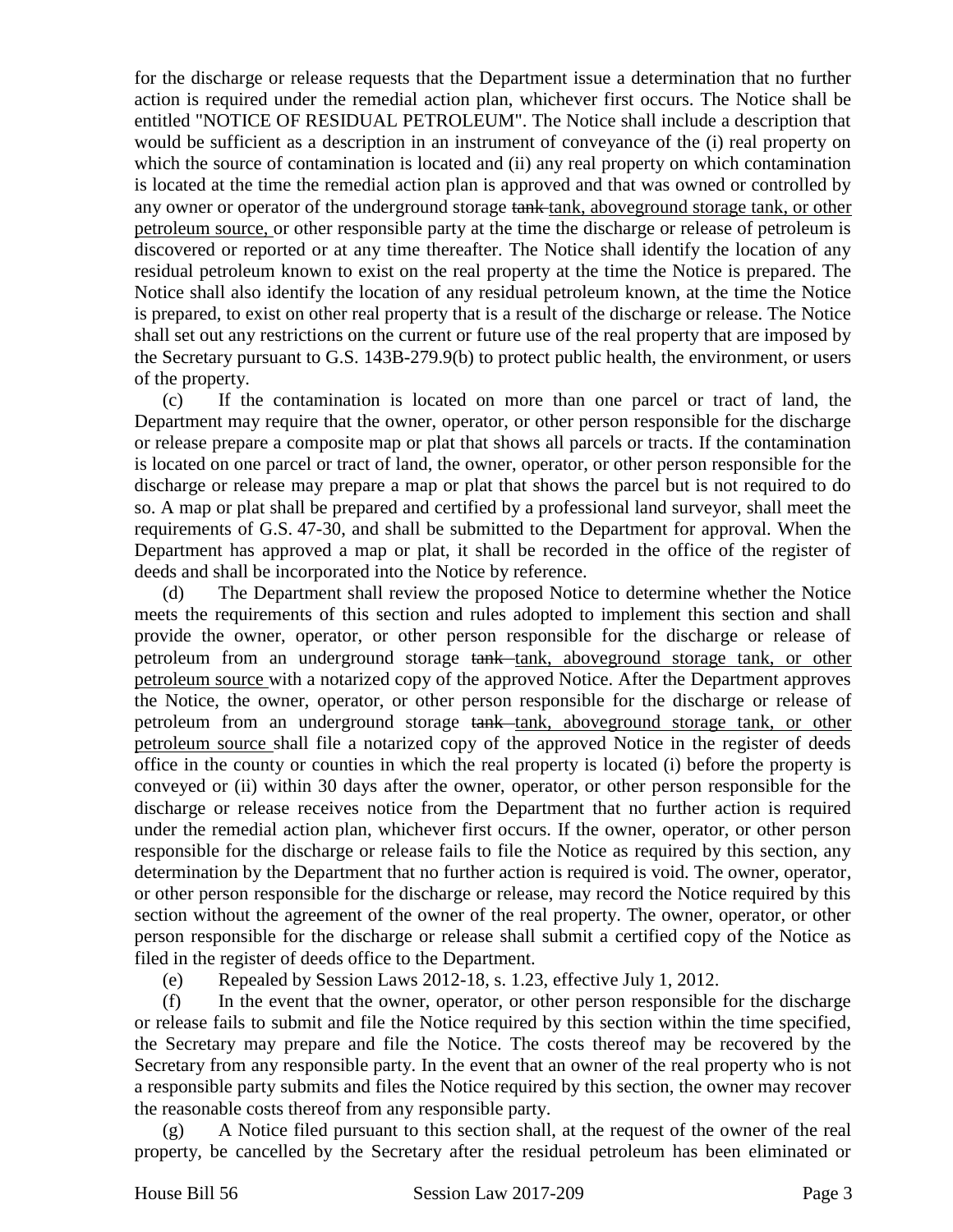remediated to unrestricted use standards. If requested in writing by the owner of the land, the Secretary shall send to the register of deeds of each county where the Notice is recorded a statement that the residual petroleum has been eliminated, or that the residual petroleum has been remediated to unrestricted use standards, and request that the Notice be cancelled of record. The Secretary's statement shall contain the names of the owners of the land as shown in the Notice and reference the plat book and page where the Notice is recorded.

(h) Except with respect to land contaminated from a discharge or release of petroleum from an underground storage tank, the provisions of this section shall only apply to sites contaminated by the discharge or release of petroleum from an aboveground storage tank, or another petroleum source, from which contamination has migrated to off-site properties, as that term is defined under G.S. 130A-310.65(3a), in compliance with the requirements of G.S. 143-215.104AA or G.S. 130A-310.73A, as applicable."

## **CONSOLIDATE VARIOUS WATER RESOURCES AND WATER QUALITY REPORTS BY THE DEPARTMENT OF ENVIRONMENTAL QUALITY**

**SECTION 4.(a)** G.S. 143-355(m) is repealed.

**SECTION 4.(b)** G.S. 143-355(p) reads as rewritten:

"(p) Report. – The Department of Environmental Quality shall report to the Environmental Review Commission on the implementation of this section, including the development of the State water supply plan and the development of basinwide hydrologic models, no later than November 1 of each year. The Department shall submit the report required by this subsection with the report on basinwide water quality management plans required by G.S. 143-215.8B(d) as a single report."

### **COASTAL AREA MANAGEMENT ACT MODIFICATIONS**

**SECTION 5.(a)** G.S. 113A-124(c) is amended by adding a new subdivision to read:

"(c) The Commission shall have the following additional powers and duties under this Article:

- (1) To recommend to the Secretary the acceptance of donations, gifts, grants, contributions and appropriations from any public or private source to use in carrying out the provisions of this Article.
- (2) To recommend to the Secretary of Administration the acquisition by purchase, gift, condemnation, or otherwise, lands or any interest in any lands within the coastal area.
- (3) To hold such public hearings as the Commission deems appropriate.
- (4) To delegate the power to conduct a hearing, on behalf of the Commission, to any member of the Commission or to any qualified employee of the Department. Any person to whom a delegation of power is made to conduct a hearing shall report his recommendations with the evidence and the record of the hearing to the Commission for decision or action.
- (5) Repealed by Session Laws 1987, c. 827, s. 141.
- (6) To delegate the power to determine whether a contested case hearing is appropriate in accordance with G.S. 113A-121.1(b).
- (7) To delegate the power to grant or deny requests for declaratory rulings under G.S. 150B-4 in accordance with standards adopted by the Commission.
- (8) To adopt rules to implement this Article.
- (9) To delegate the power to approve land-use plans in accordance with G.S. 113A-110(f) to any qualified employee of the Department."

**SECTION 5.(b)** G.S. 113A-119 reads as rewritten:

#### "**§ 113A-119. Permit applications generally.**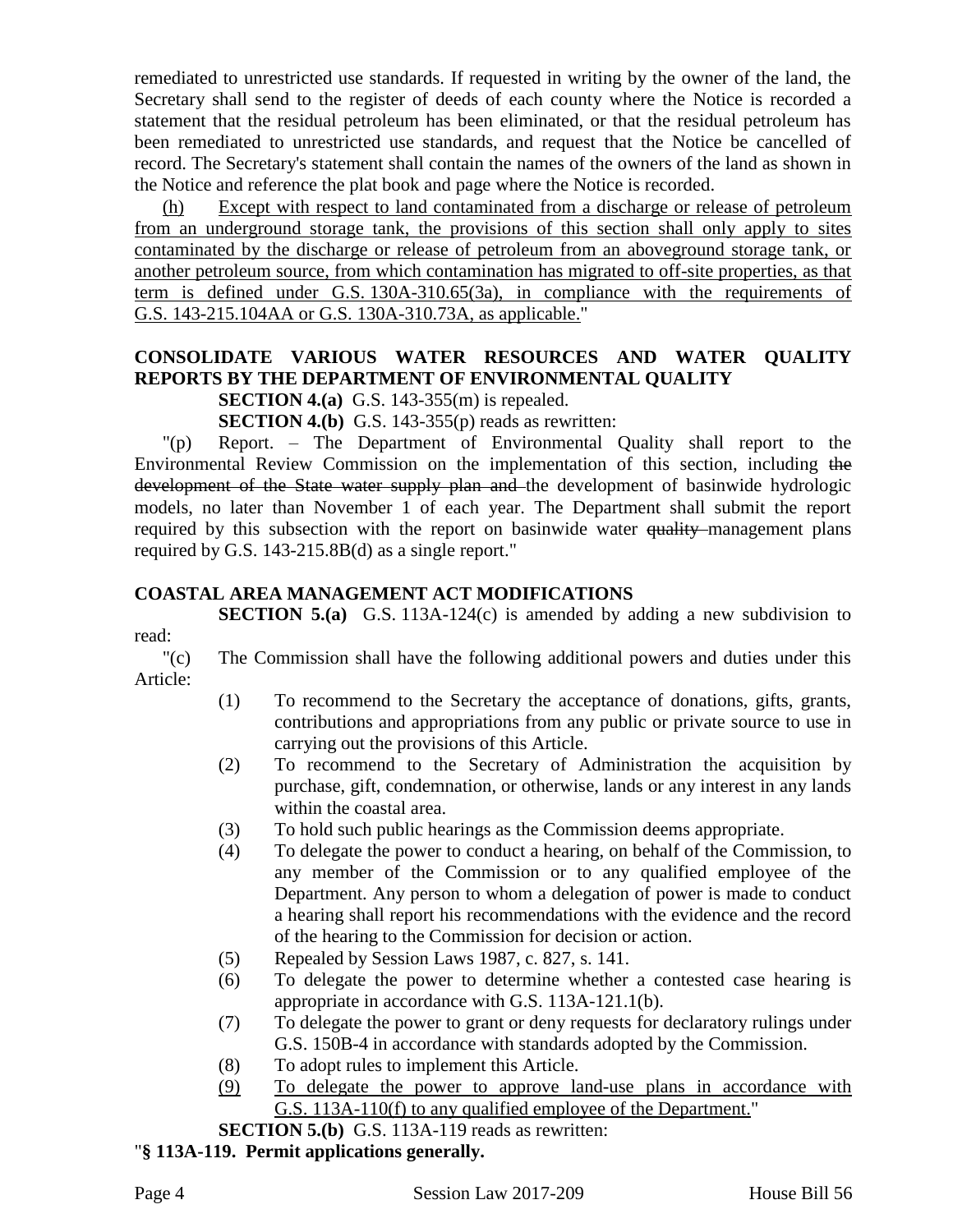(a) Any person required to obtain a permit under this Part shall file with the Secretary and (in the case of a permit sought from a city or county) with the designated local official an application for a permit in accordance with the form and content designated by the Secretary and approved by the Commission. The applicant must submit with the application a check or money order payable to the Department or the city or county, as the case may be, constituting a fee set by the Commission pursuant to G.S. 113A-119.1.

(b) Upon receipt of any application, a significant modification to an application for a major permit, or an application to modify substantially a previously issued major permit, the Secretary shall issue public notice of the proposed development (i) by mailing a copy of the application or modification, or a brief description thereof together with a statement indicating where a detailed copy of the proposed development may be inspected, to any citizen or group which has filed a request to be notified of the proposed development, and to any interested State agency; (ii) with the exception of minor permit applications, by posting or causing to be posted a notice at the location of the proposed development stating that an application, a modification of an application for a major permit, or an application to modify a previously issued major permit for development has been made, where the application or modification may be inspected, and the time period for comments; and (iii) with the exception of minor permit applications, by publishing notice of the application or modification at least once in one newspaper of general circulation in the county or counties wherein the development would be located at least 20 days before final action on a major permit or before the beginning of the hearing on a permit under G.S. 113A-122. The notice shall set out that any comments on the development should be submitted to the Secretary by a specified date, not less than 15 days from the date of the newspaper publication of the notice or 15 days after mailing of the mailed notice, whichever is later.

(c) Within the meaning of this Part, the "designated local official" is the official who has been designated by the local governing body to receive and consider permit applications under this Part."

### **ESTABLISH COASTAL STORM DAMAGE MITIGATION FUND**

**SECTION 6.** Article 21 of Chapter 143 of the General Statutes is amended by adding a new Part to read:

"Part 8D. Coastal Storm Damage Mitigation Fund.

### "**§ 143-215.73M. Coastal Storm Damage Mitigation Fund.**

(a) Fund Established. – The Coastal Storm Damage Mitigation Fund is established as a special revenue fund. The Fund consists of General Fund appropriations, gifts, grants, devises, monies contributed by a non-State entity for a particular beach nourishment or damage mitigation project or group of projects, and any other revenues specifically allocated to the Fund by an act of the General Assembly.

(b) Uses of the Fund. – Revenue credited to the Fund may only be used for costs associated with beach nourishment, artificial dunes, and other projects to mitigate or remediate coastal storm damage to the ocean beaches and dune systems of the State.

(c) Conditions on Funding. – Any project funded by revenue from the Fund must be cost-shared with non-State dollars on a basis of at least one non-State dollar for every one dollar from the Fund.

(d) Return of Non-State Entity Funds. – Non-State entities that contribute to the Fund for a particular project or group of projects may make a written request to the Secretary that the contribution be returned if the contribution has not been spent or encumbered within two years of receipt of the contribution by the Fund. If the written request is made prior to the funds being spent or encumbered, the Secretary shall return the funds to the entity within 30 days after the later of (i) receiving the request or (ii) the expiration of the two-year period described by this subsection."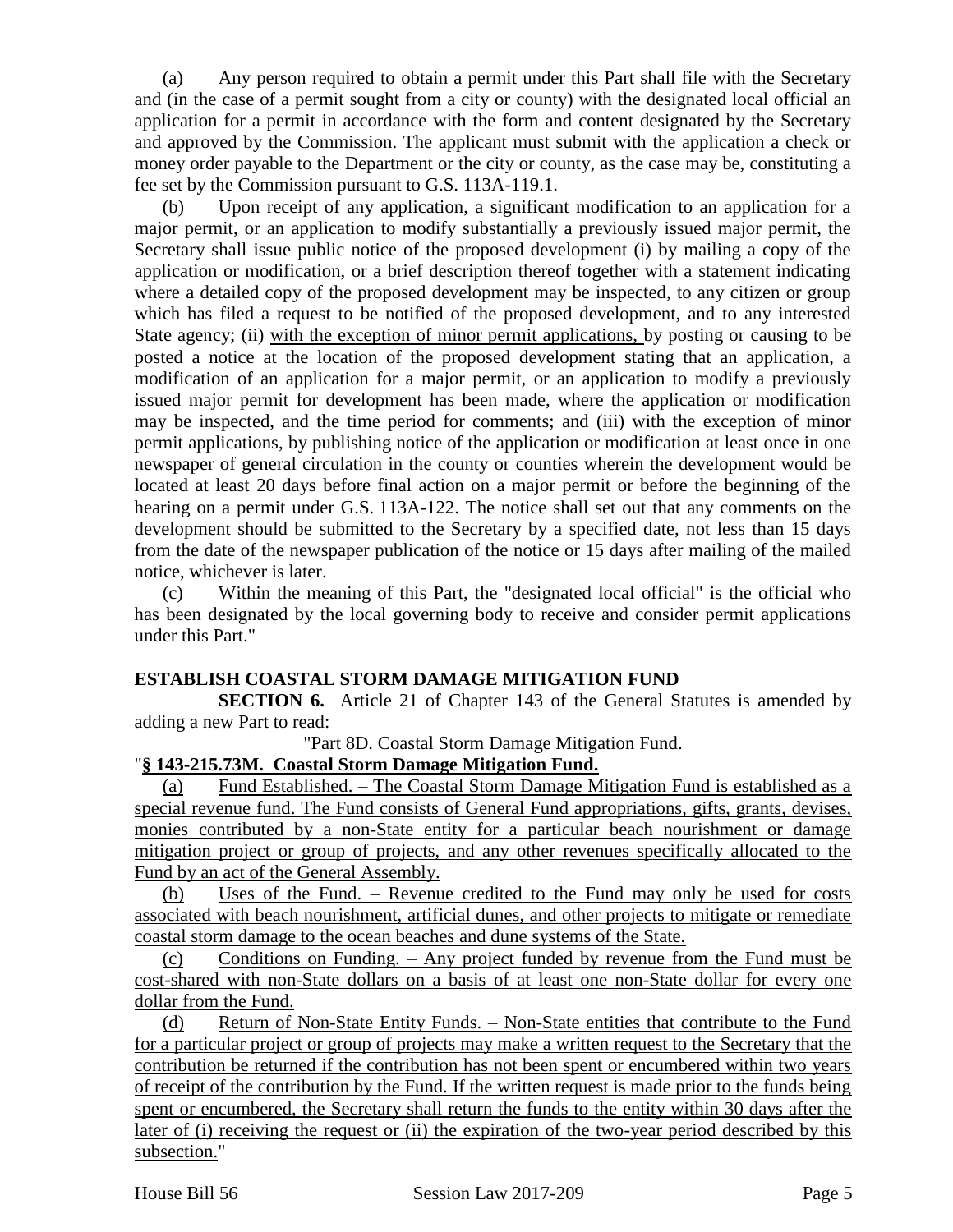# **CLARIFY SETBACK DETERMINATION FOR PERMITTED DISPOSAL SYSTEMS**

**SECTION 7.** G.S. 143-215.1(i) reads as rewritten:

"(i) Any person subject to the requirements of this section who is required to obtain an individual permit from the Commission for a disposal system under the authority of G.S. 143-215.1 or Chapter 130A of the General Statutes shall have a compliance boundary as may be established by rule or permit for various categories of disposal systems and beyond which groundwater quality standards may not be exceeded. Multiple contiguous properties under common ownership and permitted for use as a disposal system shall be treated as a single property with regard to determination of a compliance boundary.boundary and setbacks to property lines."

### **AMEND THE RULE FOR POOL LIGHTING**

**SECTION 8.(a)** Definitions. – "Pool Lighting and Ventilation Rule" means 15A NCAC 18A .2524 (Lighting and Ventilation) for purposes of this section and its implementation.

**SECTION 8.(b)** Pool Lighting and Ventilation Rule. – Until the effective date of the revised permanent rule that the Commission for Public Health is required to adopt pursuant to subsection (d) of this section, the Commission and local inspectors shall implement the Pool Lighting and Ventilation Rule, as provided in subsection (c) of this section.

**SECTION 8.(c)** Implementation. – The Commission shall require pool illumination sufficient to illuminate the main drains of a pool. The Commission shall require pool illumination sufficient to illuminate the deck area of a pool so that it is visible at all times the pool is in use but shall not require specific foot candles of illumination for the deck area.

**SECTION 8.(d)** Additional Rule-Making Authority. – The Commission shall adopt a rule to amend the Pool Lighting and Ventilation Rule consistent with subsection (c) of this section. Notwithstanding G.S. 150B-19(4), the rule adopted by the Commission, pursuant to this section, shall be substantively identical to the provisions of subsection (c) of this section. Rules adopted pursuant to this section are not subject to Part 3 of Article 2A of Chapter 150B of the General Statutes. Rules adopted pursuant to this section shall become effective as provided in G.S. 150B-21.3(b1) as though 10 or more written objections had been received as provided by G.S. 150B-21.3(b2).

**SECTION 8.(e)** Sunset. – This section expires when permanent rules adopted as required by subsection (d) of this section become effective.

### **AMEND THE PROTECTION OF EXISTING BUFFERS RULES TO EXEMPT CERTAIN APPLICABILITY REQUIREMENTS FOR PUBLIC SAFETY**

**SECTION 9.(a)** Definitions. – "Protection of Existing Buffers Rules" means all of the following rules for purposes of this section and its implementation:

- (1) Neuse River Basin: Nutrient Sensitive Waters Management Strategy: Protection and Maintenance of Existing Riparian Buffers (15A NCAC 02B .0233).
- (2) Tar-Pamlico River Basin: Nutrient Sensitive Waters Management Strategy: Protection and Maintenance of Existing Riparian Buffers (15A NCAC 02B .0259).
- (3) Randleman Lake Water Supply Watershed: Protection and Maintenance of Existing Riparian Buffers (15A NCAC 02B .0250).
- (4) Jordan Water Supply Nutrient Strategy: Protection of Existing Riparian Buffers (15A NCAC 02B .0267).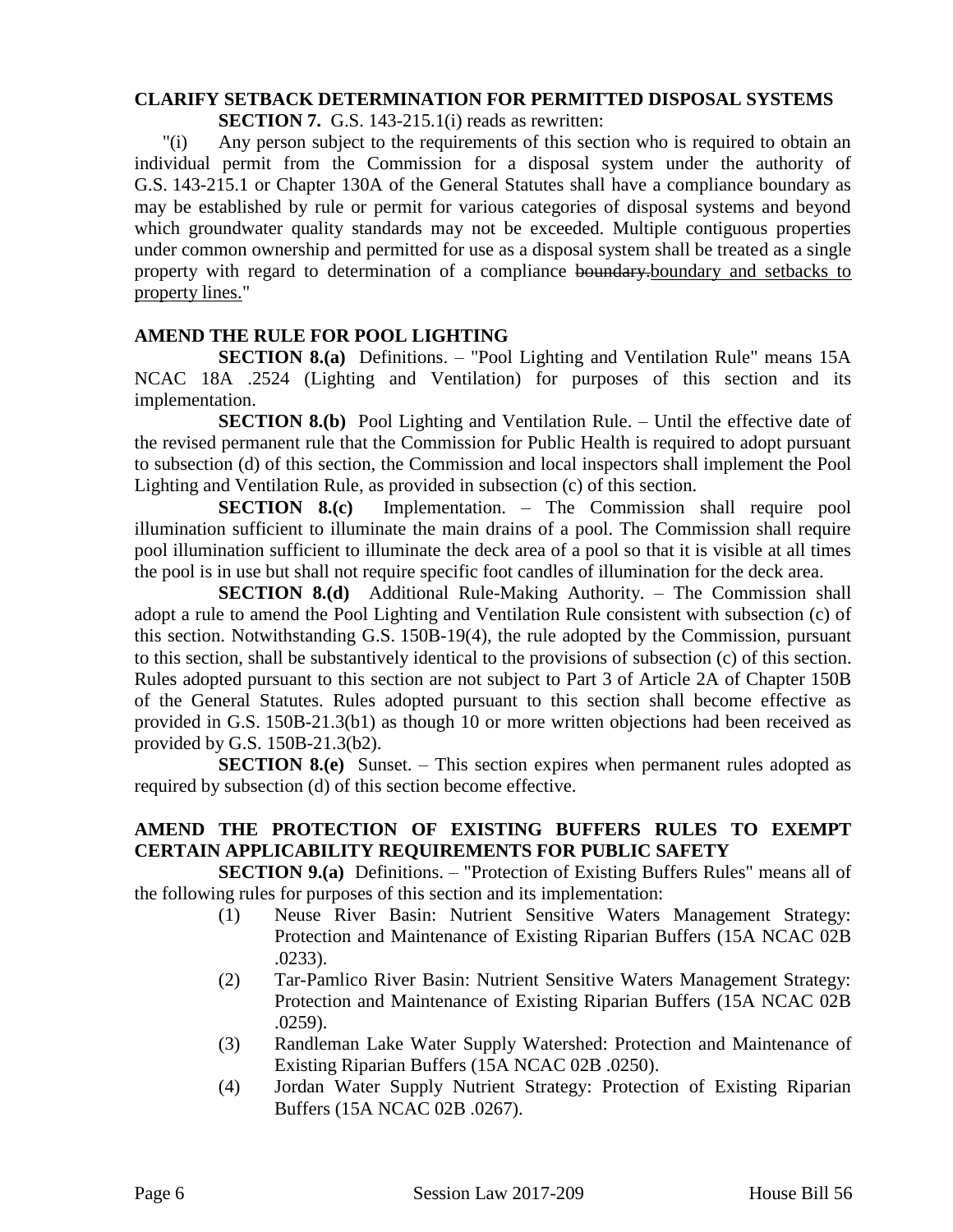- (5) Goose Creek Watershed Water Quality Management Plan (15A NCAC 02B .0605, 15A NCAC 02B .0606, 15A NCAC 02B .0607, 15A NCAC 02B .0608).
- (6) Mitigation Program Requirements for Protection and Maintenance of Riparian Buffers (15A NCAC 02B .0295).
- (7) Catawba River Basin: Protection and Maintenance of Existing Riparian Buffers (15A NCAC 02B .0243).

**SECTION 9.(b)** Protection of Existing Buffers Rules. – Until the effective date of the revised permanent rules that the Environmental Management Commission is required to adopt pursuant to subsection (d) of this section, the Commission and the Department of Environmental Quality shall implement the Protection of Existing Buffers Rules, as provided in subsection (c) of this section.

**SECTION 9.(c)** Implementation. – The Commission shall exempt from the applicability requirements of the Protection of Existing Buffers Rules any publicly owned spaces where it has been determined by the head of the local law enforcement agency with jurisdiction over that area that the buffers pose a risk to public safety.

**SECTION 9.(d)** Additional Rule-Making Authority. – The Commission shall adopt rules to amend the Protection of Existing Buffers Rules consistent with subsection (c) of this section. Notwithstanding G.S. 150B-19(4), the rules adopted by the Commission, pursuant to this section, shall be substantively identical to the provisions of subsection (c) of this section. Rules adopted pursuant to this section are not subject to Part 3 of Article 2A of Chapter 150B of the General Statutes. Rules adopted pursuant to this section shall become effective as provided in G.S. 150B-21.3(b1) as though 10 or more written objections had been received as provided by G.S. 150B-21.3(b2).

**SECTION 9.(e)** Sunset. – This section expires when permanent rules adopted as required by subsection (d) of this section become effective.

#### **AMEND THE RULE FOR PROTECTION AND MAINTENANCE OF EXISTING BUFFERS IN THE CATAWBA RIVER BASIN TO EXEMPT CERTAIN APPLICABILITY REQUIREMENTS FOR PUBLIC WALKING TRAILS**

**SECTION 10.(a)** Definitions. – "Protection and Maintenance of Existing Riparian Buffers Rule" means 15A NCAC 02B .0243 (Catawba River Basin: Protection and Maintenance of Existing Riparian Buffers) for purposes of this section and its implementation.

**SECTION 10.(b)** Protection and Maintenance of Existing Riparian Buffers Rule. – Until the effective date of the revised permanent rule that the Environmental Management Commission is required to adopt pursuant to subsection (d) of this section, the Commission and the Department of Environmental Quality shall implement the Protection and Maintenance of Existing Riparian Buffers Rule, as provided in subsection (c) of this section.

**SECTION 10.(c)** Implementation. – The Commission shall exempt from the applicability requirements of the Protection and Maintenance of Existing Riparian Buffers Rule any publicly owned property that will be used for walking trails.

**SECTION 10.(d)** Additional Rule-Making Authority. – The Commission shall adopt a rule to amend the Protection and Maintenance of Existing Riparian Buffers Rule consistent with subsection (c) of this section. Notwithstanding G.S. 150B-19(4), the rule adopted by the Commission, pursuant to this section, shall be substantively identical to the provisions of subsection (c) of this section. Rules adopted pursuant to this section are not subject to Part 3 of Article 2A of Chapter 150B of the General Statutes. Rules adopted pursuant to this section shall become effective as provided in G.S. 150B-21.3(b1) as though 10 or more written objections had been received as provided by G.S. 150B-21.3(b2).

**SECTION 10.(e)** Sunset. – This section expires when permanent rules adopted as required by subsection (d) of this section become effective.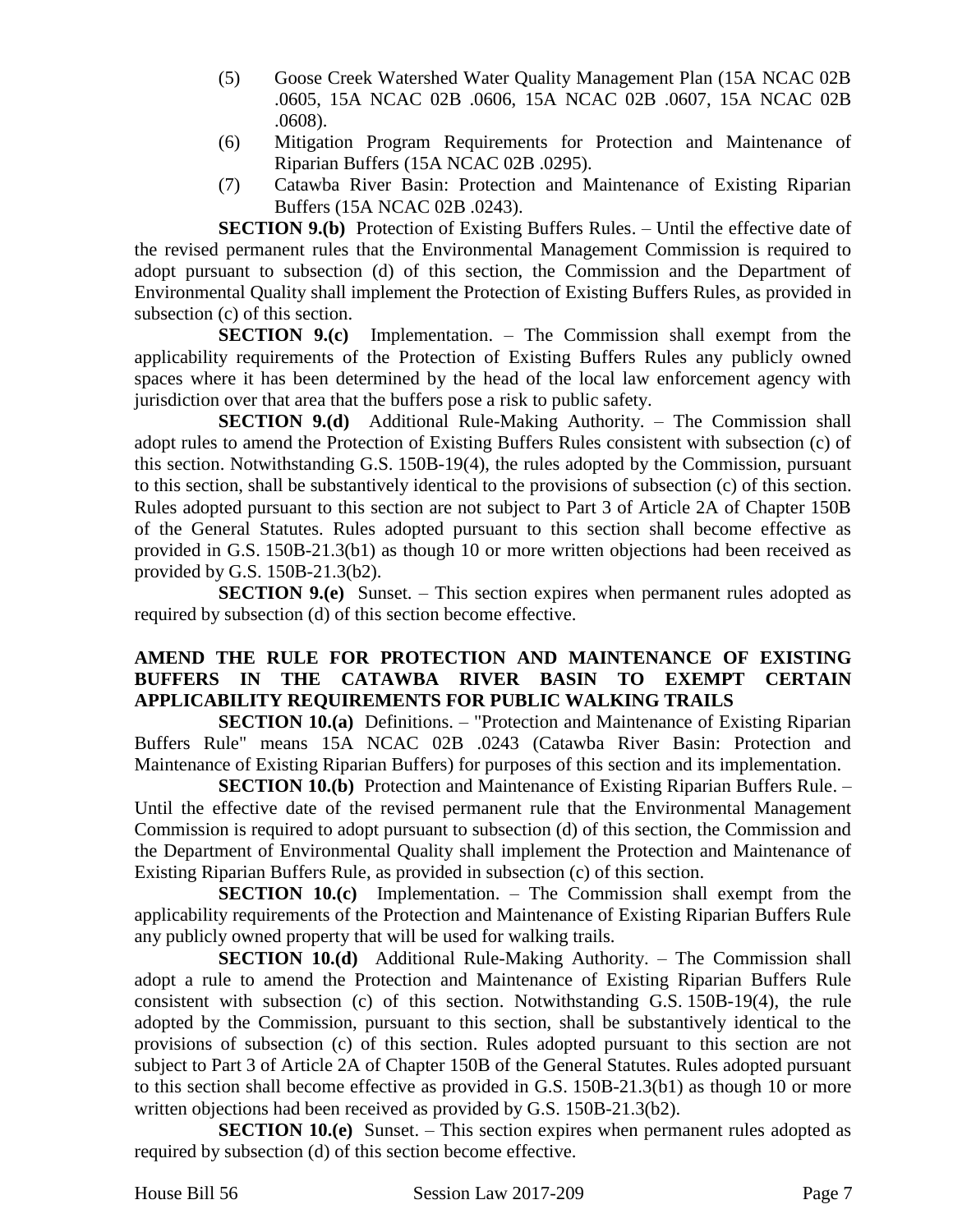### **RIPARIAN BUFFER TAX EXCLUSION STUDY**

**SECTION 11.(a)** The Fiscal Research Division of the North Carolina General Assembly is directed to estimate the value of property that is subject to the following riparian buffer rules and the value of property that is being used as a riparian buffer under these rules for each county within the affected river basins:

- (1) Neuse River Basin: Nutrient Sensitive Waters Management Strategy: Protection and Maintenance of Existing Riparian Buffers (15A NCAC 02B .0233).
- (2) Tar-Pamlico River Basin: Nutrient Sensitive Waters Management Strategy: Protection and Maintenance of Existing Riparian Buffers (15A NCAC 02B .0259).
- (3) Randleman Lake Water Supply Watershed: Protection and Maintenance of Existing Riparian Buffers (15A NCAC 02B .0250).
- (4) Jordan Water Supply Nutrient Strategy: Protection of Existing Riparian Buffers (15A NCAC 02B .0267).
- (5) Goose Creek Watershed Water Quality Management Plan (15A NCAC 02B .0605, 15A NCAC 02B .0606, 15A NCAC 02B .0607, 15A NCAC 02B .0608).
- (6) Mitigation Program Requirements for Protection and Maintenance of Riparian Buffers (15A NCAC 02B .0295).
- (7) Catawba River Basin: Protection and Maintenance of Existing Riparian Buffers (15A NCAC 02B .0243).

**SECTION 11.(b)** No later than May 1, 2018, the Fiscal Research Division shall report its estimates and analysis to the Environmental Review Commission and the Revenue Laws Study Committee.

### **WATER QUALITY TESTING**

**SECTION 12.** The Division of Water Resources of the Department of Environmental Quality shall conduct a water quality sampling program for nutrients along the mainstem of the Catawba River, which includes sampling for nutrients above, in, and below each major tributary of the Catawba River. No later than October 1, 2018, the Division shall report the results of the study to the Environmental Review Commission.

### **MINING PERMITTING REVISIONS**

**SECTION 13.(a)** G.S. 74-50(d) reads as rewritten:

"(d) An operating permit shall be granted for a period not exceeding 10 years. IfExcept as provided in subsection (d1) of this section, permits for mining operations shall be issued for the life-of-site of the operation unless revoked as otherwise provided under this Article. For purposes of this section, "life-of-site" means the period from the initial receipt of a permit from the operation until the mining operation terminates and the reclamation required under the approved reclamation plan is completed prior to the end of the period, the permit shall terminate.completed. Termination of a permit shall not have the effect of relieving the operator of any obligations that the operator has incurred under an approved reclamation plan or otherwise. Where the mining operation itself has terminated, no permit shall be required in order to carry out reclamation measures under the reclamation plan.

(d1) Permits for mining operations conducted on real property that is leased from a public entity shall be issued for the life-of-lease. For purposes of this subsection, the following terms apply: (i) "life-of-lease" means the duration of the lease between the owner or operator of the mining operation and a public entity and (ii) "public entity" means the State, any State agency, State college or university, county, municipal corporation, local board of education,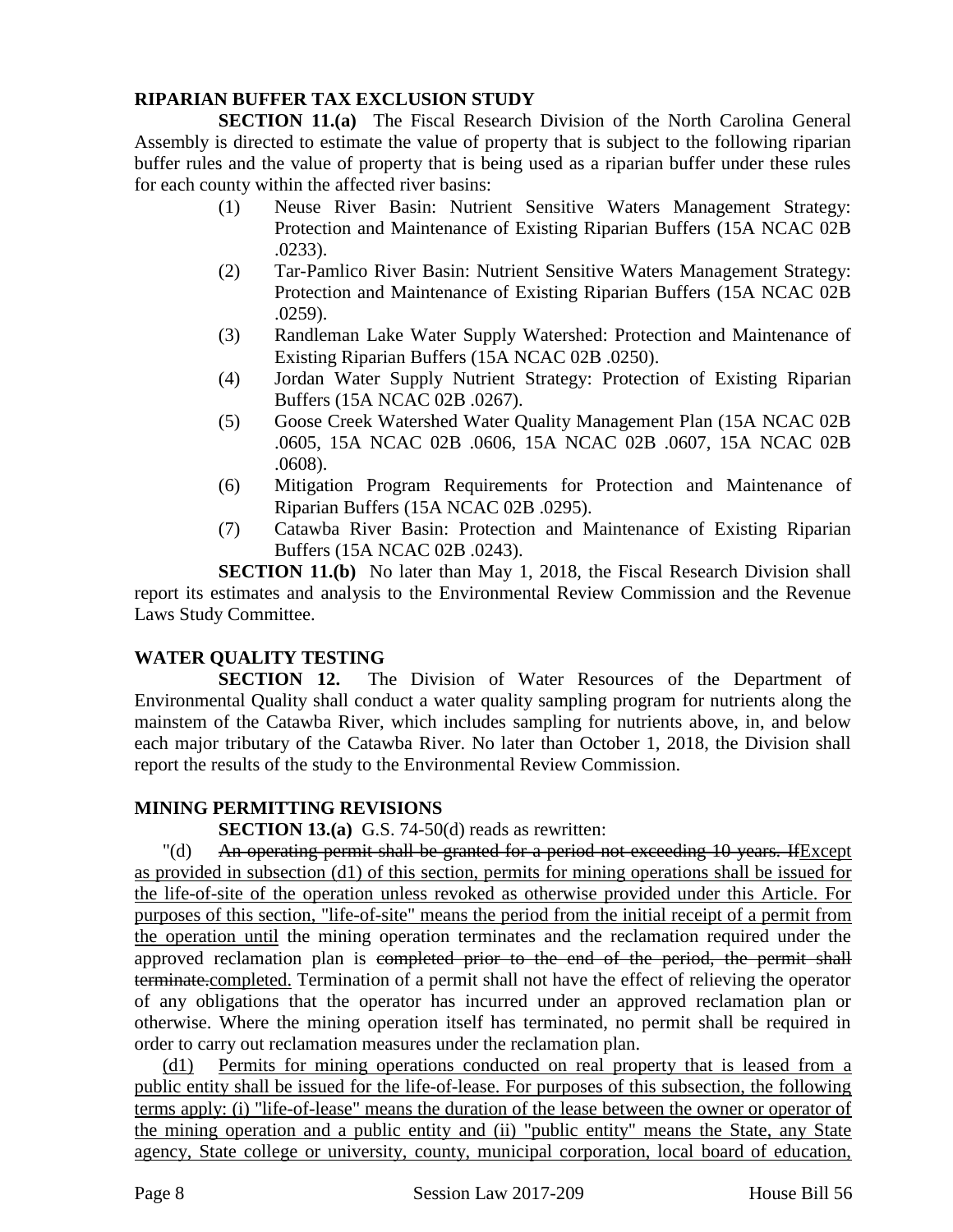community college, special district, or other political subdivision of the State. Termination of a permit shall not have the effect of relieving the operator of any obligations that the operator has incurred under an approved reclamation plan or otherwise. Where the mining operation itself has terminated, no permit shall be required in order to carry out reclamation measures under the reclamation plan."

**SECTION 13.(b)** G.S. 74-51 reads as rewritten: "**§ 74-51. Permits – Application, granting, conditions.**

…

(c) If the Department determines, based on public comment relevant to the provisions of this Article, that significant public interest exists, the Department shall conduct a public hearing on any application for a new mining permit or for a modification of a mining permit to add land to the permitted area, as defined in G.S. 74-50(b). The hearing shall be held before the Department reaches a final decision on the application, and in making its determination, the Department shall give full consideration to all comments submitted at the public hearing. The public hearing shall be held within 60 days of the end of the 30-day period within which any requests for the public hearing shall be made. A public hearing shall not be required for a modification of a mining permit to extend the duration of the permit to a life-of-site, or life-of-lease, pursuant to G.S. 74-50(d) or (d1), respectively.

- (d) The Department may deny the permit upon finding:
	- … (7) That the applicant or any parent, subsidiary, or other affiliate of the applicant or parent has not been in substantial compliance with this Article, rules adopted under this Article, or other laws or rules of this State for the protection of the environment or has not corrected all violations that the applicant or any parent, subsidiary, or other affiliate of the applicant or parent may have committed under this Article or rules adopted under this Article and that resulted in:
		- a. Revocation of a permit,
		- b. Forfeiture of part or all of a bond or other security,
		- c. Conviction of a misdemeanor under G.S. 74-64,
		- d. Any other court order issued under G.S. 74-64, or
		- e. Final assessment of a civil penalty under G.S. 74-64.
		- f. Failure to pay the application processing fee required under G.S. 74-54.1.

…."

**SECTION 13.(c)** G.S. 74-52 reads as rewritten:

### "**§ 74-52. Permits – Modification, renewal.Permit modifications.**

(a) Any operator engaged in mining under an operating permit may apply at any time for modification of the permit. A permittee may apply for renewal of the permit at any time during the two years prior to the expiration of the permit. The application shall be in writing upon forms furnished by the Department and shall fully state the information called for. The applicant must provide the Department with any additional information necessary to satisfy application requirements. The applicant is not required to resubmit information that remains unchanged since the time of the prior application. In addition, the applicant may be required to furnish any other information as may be deemed necessary by the Department in order adequately to enforce the Article.

(b) The procedure to be followed and standards to be applied in renewing a permit shall be the same as those for issuing a permit; provided, however, that in the absence of any changes in legal requirements for issuance of a permit since the date on which the prior permit was issued, the only basis for denying a renewal permit shall be an uncorrected violation of the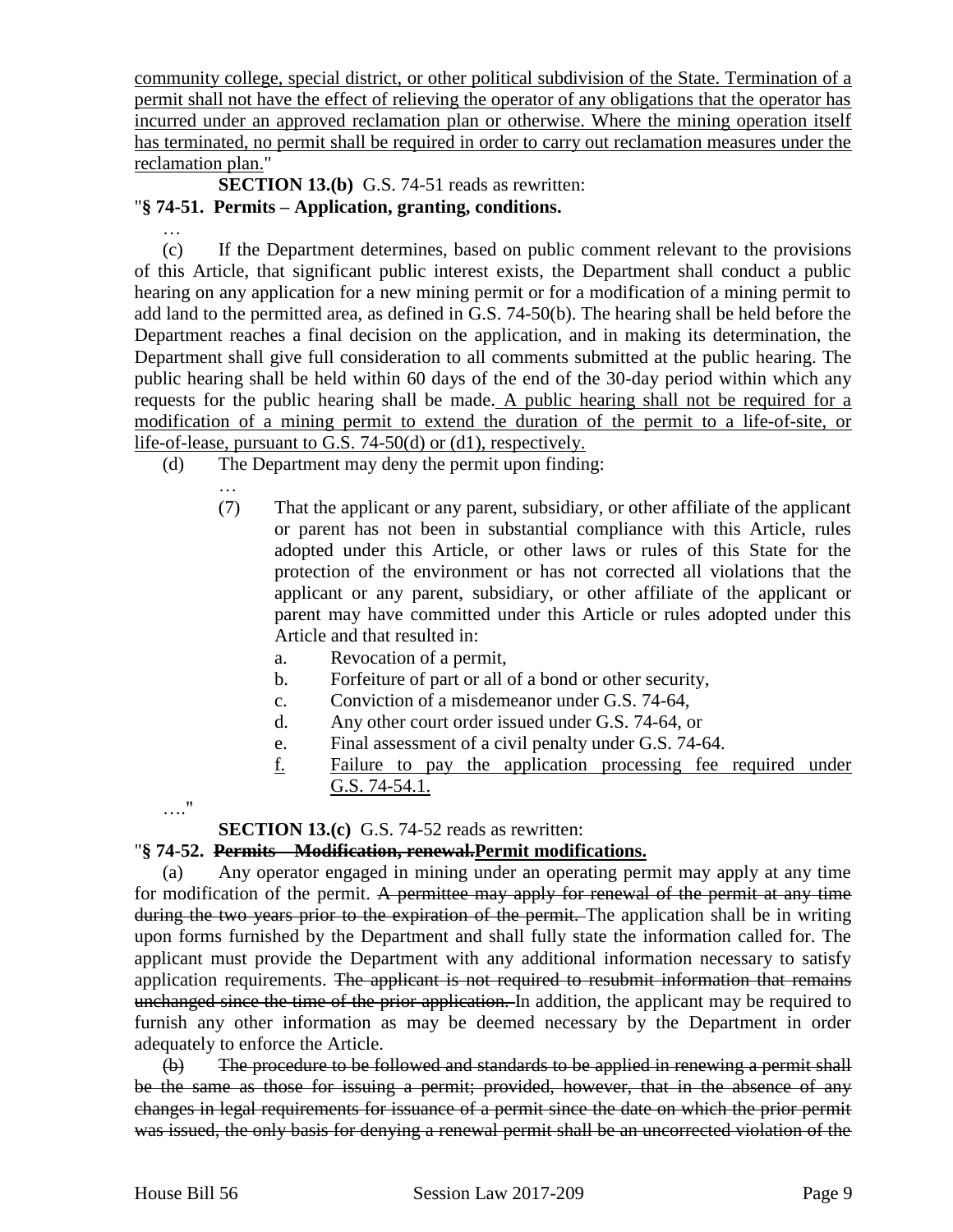type listed in G.S. 74-51(7), or failure to submit an adequate reclamation plan in light of conditions then existing.

(c) A modification under this section may affect the land area covered by the permit, the approved reclamation plan coupled with the permit, or other terms and conditions of the permit. A permit may be modified to include land neighboring the affected land, but not other lands. The reclamation plan may be modified in any manner, so long as the Department determines that the modified plan fully meets the standards set forth in G.S. 74-53 and that the modifications would be generally consistent with the bases for issuance of the original permit. Other terms and conditions may be modified only where the Department determines that the permit as modified would meet all requirements of G.S. 74-50 and [G.S.] 74-51. No modification shall extend the expiration date of any permit issued under this Article.

(d) No modification or renewal of a permit shall become effective until any required changes have been made in the performance bond or other security posted under the provisions of G.S. 74-54, so as to assure the performance of obligations assumed by the operator under the permit and reclamation plan."

**SECTION 13.(d)** G.S. 74-54 reads as rewritten:

#### "**§ 74-54. Bonds.**

(a) Each applicant for an operating permit, or for the renewal of amodification of an existing permit shall, following the approval of the application, file and maintain in force a bond in favor of the State of North Carolina, executed by a surety approved by the Commissioner of Insurance, in the amount set forth below. The bond herein provided for must be continuous in nature and shall remain in force until cancelled by the surety. Cancellation by the surety shall be effectuated only upon 60 days written notice thereof to the Department and to the operator.

(b) The applicant shall have the option of filing a separate bond for each operating permit or of filing a blanket bond covering all mining operations within the State for which the applicant holds a permit. The amount of each bond shall be based upon the area of affected land to be reclaimed under the approved reclamation plan or plans to which the bond pertains, less any area where reclamation has been completed and released from coverage by the Department, pursuant to G.S. 74-56, or based on any other criteria established by the Commission. Commission, but shall not exceed one million dollars (\$1,000,000). The Department shall set the amount of the required bond in all cases, based upon a schedule established by the Commission.

…"

**SECTION 13.(e)** G.S. 74-54.1 reads as rewritten:

#### "**§ 74-54.1. Permit fees.**

(a) The fee schedule for the processing of permit applications and permit renewals applications, transfers, and modifications is as follows:

|                             | $0-25$ acres | $26+$ acres |
|-----------------------------|--------------|-------------|
| New Permit Applications     | \$3,750.00   | \$5,000.00  |
| <b>Permit Modifications</b> | \$750.00     | \$1,000.00  |
| Permit Renewals             | \$750.00     | \$1,000.00  |
| <b>Permit Transfers</b>     | \$100.00     | \$100.00    |

(a1) In addition to the fees set forth in subsection (a) of this section, permittees shall pay an annual operating fee of four hundred dollars (\$400.00) per permit per year as set forth in G.S. 74-55. The Department may charge a late fee of fifty dollars (\$50.00) per month per permit for every month or partial month that payment of the annual operating fee is delinquent. …"

**SECTION 13.(f)** G.S. 74-55 reads as rewritten:

"**§ 74-55. Reclamation report.**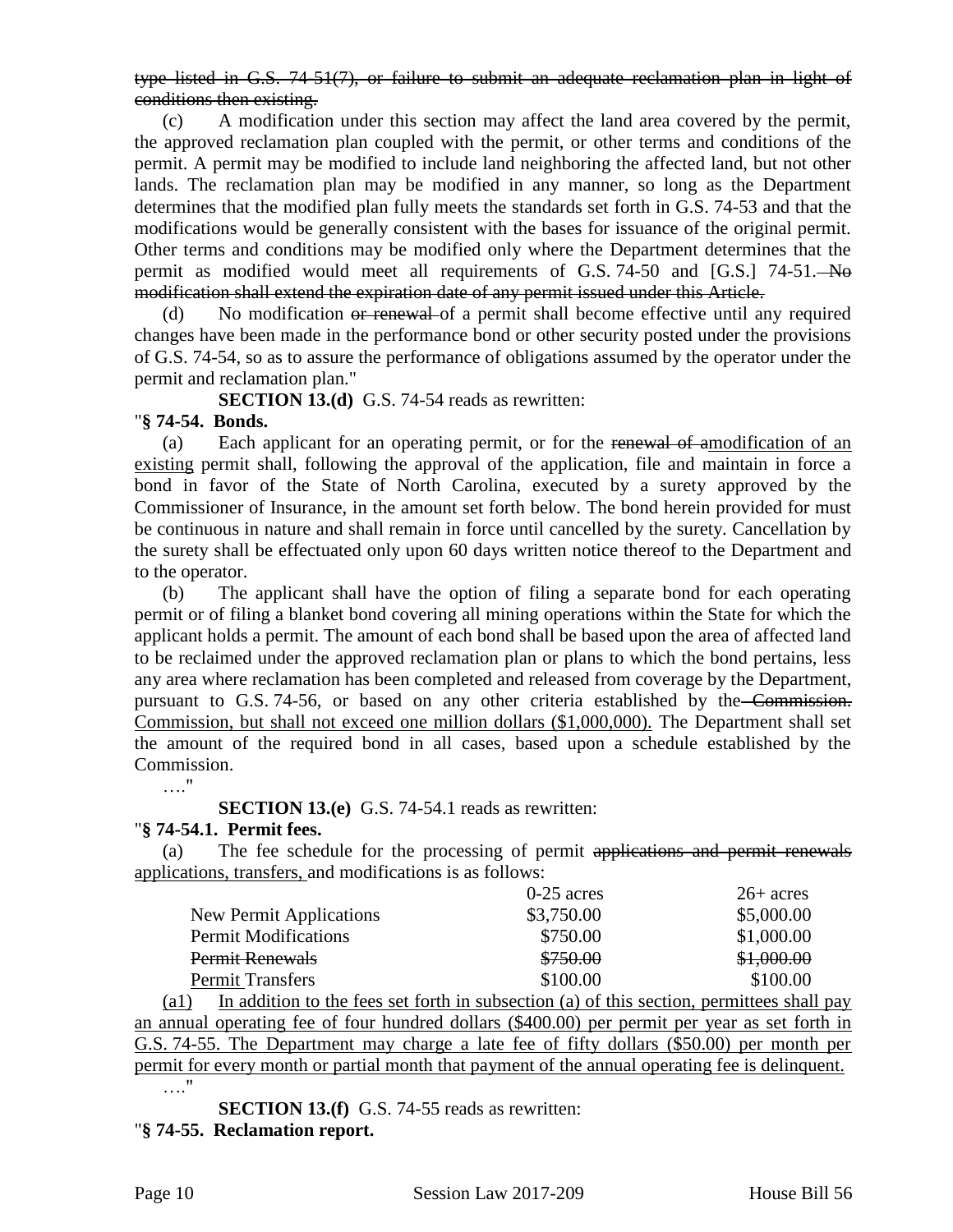(a) Within 30 days after completion or termination of mining on an area under permit or within 30 days after each anniversary of the issuance of the operating permit, whichever is earlier, or at such later date as may be provided by rules of the Department, and each year thereafter until reclamation is completed and approved, theBy July 1 of each year, the operator shall file a report of activities completed during the preceding year on a form prescribed by the Department, which shall: includes all of the following:

- (1) Identify the mine, the operator and the permit number; number.
- (2) State acreage disturbed by mining in the last 12-month period;period.
- (3) State and describe amount and type of reclamation carried out in the last 12-month period; period.
- (4) Estimate acreage to be newly disturbed by mining in the next 12-month period;period.
- (5) Provide such maps as may be specifically requested by the Department.Department.
- (6) Include the annual operating fee pursuant to G.S.  $74-54.1(a1)$ .

(b) When filing the annual report, the permittee shall pay the annual operating fee for the permit to the Department until the permit has been terminated by the Department. The Department may assess and collect a monthly penalty for each annual report or annual operating fee not filed by July 31 of each year until the annual report and annual operating fee are filed with the Department. If the required annual report and operating fee, including any late payment penalties, are not filed by December 31 of each year, the Department shall give written notice to the operator and shall then initiate permit revocation proceedings in accordance with G.S. 74-58."

**SECTION 13.(g)** G.S. 74-58 reads as rewritten:

#### "**§ 74-58. Suspension or revocation of permit.**

(a) Whenever the Department shall have reason to believe that a violation of (i) this Article, (ii) any rules adopted under this Article, or (iii) the terms and conditions of a permit, including the approved reclamation plan, has taken place, it shall serve written notice of the apparent violation upon the operator, specifying the facts constituting the apparent violation and informing the operator of the operator's right to an informal conference with the Department. The date for an informal conference shall be not less than 15 nor more than 30 days after the date of the notice, unless the Department and the operator mutually agree on another date. If the operator or the operator's representative does not appear at the informal conference, or if the Department following the informal conference finds that there has been a violation, the Department may suspend the permit until the violation is corrected or may revoke the permit where the violation appears to be willful, willful, or where the permittee has failed to pay the fee or late payment penalties required by G.S. 74-55(b).

(b) The effective date of any suspension or revocation shall be 30 days following the date of the decision. The filing of a petition for a contested case under G.S. 74-61 shall stay the effective date until issuance of a final decision. If the Department finds at the time of its initial decision that any delay in correcting a violation would result in imminent peril to life or danger to property or to the environment, it shall promptly initiate a proceeding for injunctive relief under G.S. 74-64 hereof and Rule 65 of the Rules of Civil Procedure. The pendency of any appeal from a suspension or revocation of a permit shall have no effect upon an action for injunctive relief.

(c) Any operator whose permit has been suspended or revoked shall be denied a new permit or a renewal of an existing reinstatement of the suspended permit to engage in mining until the operator gives evidence satisfactory to the Department of the operator's ability and intent to fully comply with the provisions of this Article and rules adopted under this Article, and the terms and conditions of the permit, including the approved reclamation plan, and that the operator has satisfactorily corrected all previous violations."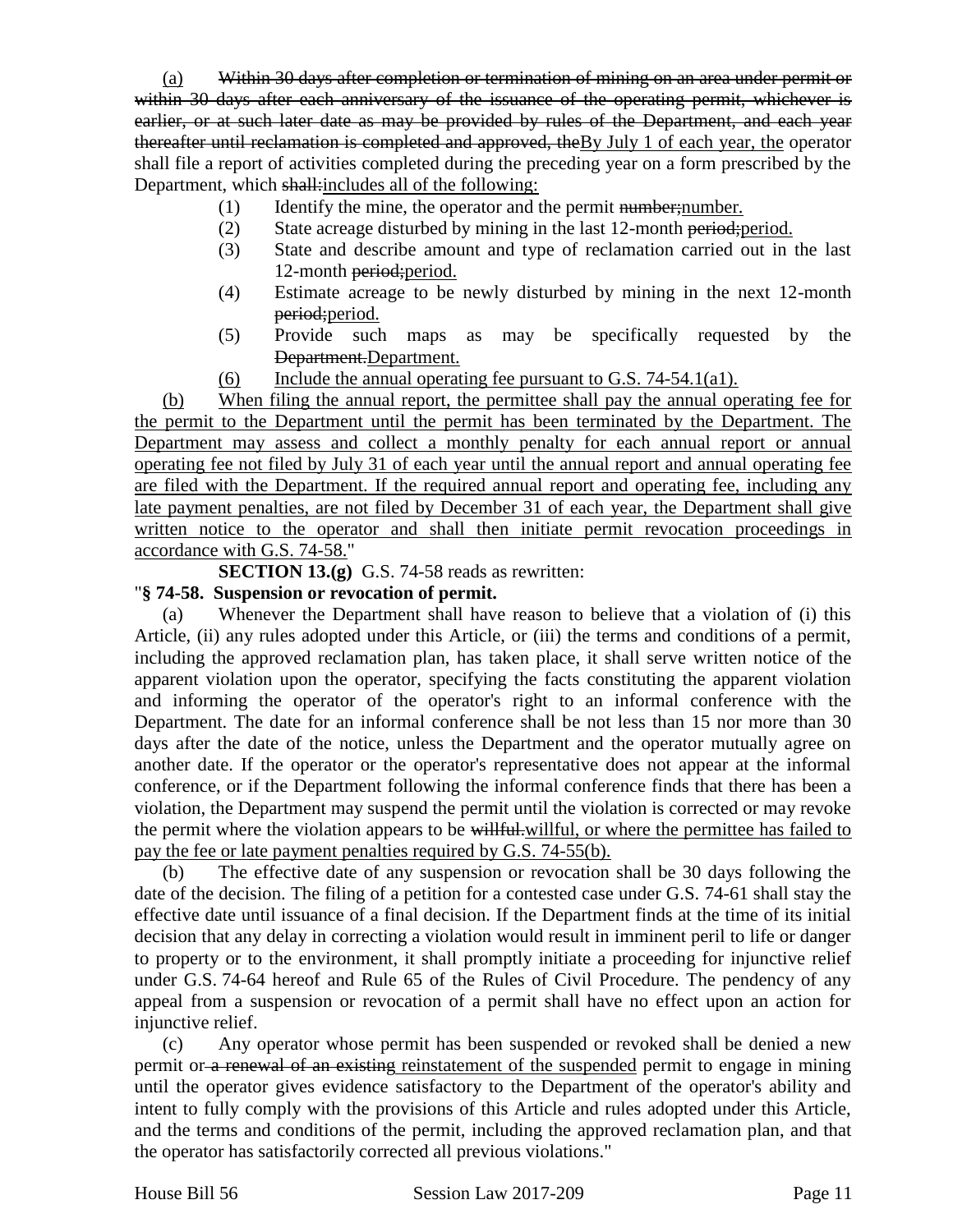#### **SECTION 13.(h)** G.S. 74-60 reads as rewritten:

#### "**§ 74-60. Notice.**

Whenever in this Article written notice is required to be given by the Department, such notice shall be mailed by registered or certified mail to the permanent address of the operator set forth in his most recent application for an operating permit or for a modification or renewal of such permit. No other notice shall be required."

**SECTION 13.(i)** Notwithstanding G.S. 74-55(b), as enacted by subsection (f) of this section, the initial annual operating fee imposed by G.S. 74-54.1(a1), as enacted by subsection (e) of this section, shall be due December 31, 2017.

**SECTION 13.(j)** This section is effective when it becomes law and applies to (i) valid permits for existing mining operations issued before the date this act becomes effective and (ii) any permit application for a mining operation pending or submitted on or after that date. No later than December 1, 2017, the Department shall issue life-of-site permits or life-of-lease permits, as applicable, to replace valid permits for existing mining operations issued before the date this act becomes effective in compliance with the provisions of this act. Until such time as life-of-site permits or life-of-lease permits, as applicable, have been issued to replace valid permits for existing mining operations issued before the date this act becomes effective, any valid permit and its terms and conditions shall remain in effect and govern the operations of the facility notwithstanding any termination date that may be included in such permit.

#### **AMEND MITIGATION SERVICES LAW**

**SECTION 14.** G.S. 143-214.12 reads as rewritten:

#### "**§ 143-214.12. Division of Mitigation Services: Ecosystem Restoration Fund.**

(a) Ecosystem Restoration Fund. – The Ecosystem Restoration Fund is established as a nonreverting fund within the Department. The Fund shall be treated as a special trust fund and shall be credited with interest by the State Treasurer pursuant to G.S. 147-69.2 and G.S. 147-69.3. The Ecosystem Restoration Fund shall provide a repository for monetary contributions and donations or dedications of interests in real property to promote projects for the restoration, enhancement, preservation, or creation of wetlands and riparian areas and for payments made in lieu of compensatory mitigation as described in subsection (b) of this section. No funds shall be expended from this Fund for any purpose other than those directly contributing to the acquisition, perpetual maintenance, enhancement, restoration, or creation of wetlands andwetlands, streams, and riparian areas in accordance with the basinwide plan as described in G.S. 143-214.10. The cost of acquisition includes a payment in lieu of ad valorem taxes required under G.S. 146-22.3 when the Department is the State agency making the acquisition.

(a1) The Department may distribute funds from the Ecosystem Restoration Fund directly to a federal or State agency, a local government, or a private, nonprofit conservation organization to acquire, manage, and maintain real property or an interest in real property for the purposes set out in subsection (a) of this section. A recipient of funds under this subsection shall grant a conservation easement in the real property or interest in real property acquired with the funds to the Department in a form that is acceptable to the Department. A recipient of funds under this subsection that acquires a conservation easement or interest in real property appurtenant to a restoration project delivered to the Division of Mitigation Services may transfer the conservation easement or interest in real property to a federal or State agency, a local government, or a private, nonprofit conservation organization approved by the Division of Mitigation Services. The Department may convey real property or an interest in real property that has been acquired under the Division of Mitigation Services to a federal or State agency, a local government, or a private, nonprofit conservation organization approved by the Division of Mitigation Services to acquire, manage, and maintain real property or an interest in real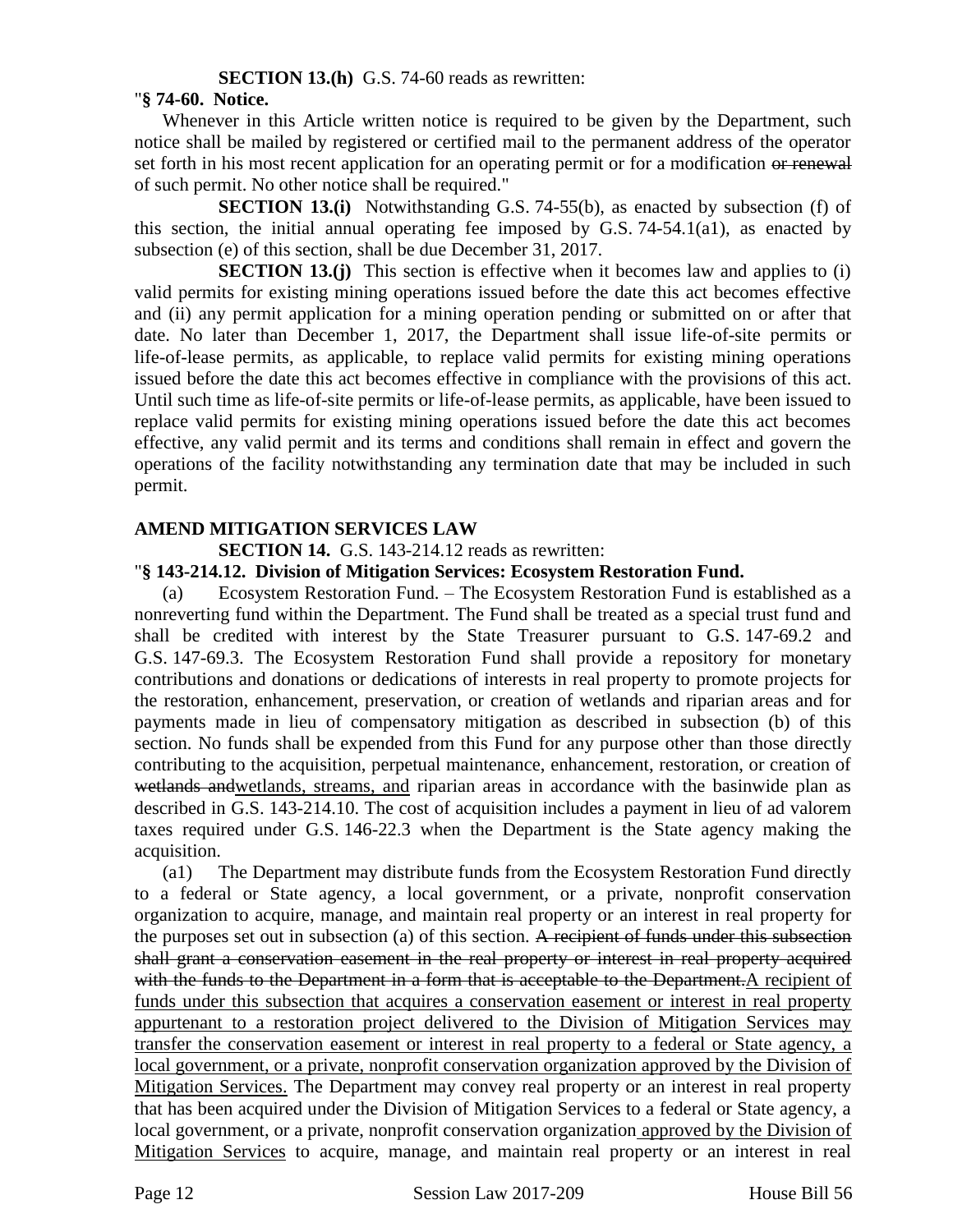property for the purposes set out in subsection (a) of this section. A When a grantee of real property or an interest in real property under this subsection shall grantgrants a conservation easement in the real property or interest in real property to the Departmenta federal or State agency, a local government, or a private, nonprofit conservation organization approved by the Division of Mitigation Services, the grant shall be made in a form that is acceptable to the Department.

(b) Authorized Methods of Payment. – A person subject to a permit or authorization issued by the United States Army Corps of Engineers under 33 U.S.C. § 1344 may contribute to the Division of Mitigation Services in order to comply with conditions to, or terms of, the permit or authorization if participation in the Division of Mitigation Services will meet the mitigation requirements of the United States Army Corps of Engineers. The Department shall, at the discretion of the applicant, accept payment into the Ecosystem Restoration Fund in lieu of other compensatory mitigation requirements of any authorizations issued by the United States Army Corps of Engineers under 33 U.S.C. § 1344 if the contributions will meet the mitigation requirements of the United States Army Corps of Engineers. Payment may be made in the form of monetary contributions according to a fee schedule established by the Environmental Management Commission or in the form of donations of real property provided that the property is approved by the Department as a suitable site consistent with the basinwide wetlands restoration plan.

(c) Accounting of Payments. – The Department shall provide an itemized statement that accounts for each payment into the Fund. The statement shall include the expenses and activities financed by the payment."

#### **ENERGY POLICY COUNCIL CLARIFICATION**

**SECTION 15.** G.S. 113B-4(a) reads as rewritten:

"(a) The Lieutenant Governor or the Lieutenant Governor's designee shall serve as chair of the Council."

#### **SOLID WASTE MODIFICATIONS**

**SECTION 16.** If Senate Bill 16, 2017 Regular Session, becomes law, then Section 16 of that act is amended by adding the following new subsection:

"**SECTION 16.(d)** G.S. 130A-294(a3), as enacted by subsection (c) of this section, only applies to valid and operative franchise agreements in effect on October 1, 2015."

**SECTION 17.(a)** G.S. 130A-291 reads as rewritten:

#### "**§ 130A-291. Division of Waste Management.**

(a) For the purpose of promoting and preserving an environment that is conducive to public health and welfare, and preventing the creation of nuisances and the depletion of our natural resources, the Department shall maintain a Division of Waste Management to promote sanitary processing, treatment, disposal, and statewide management of solid waste and the greatest possible recycling and recovery of resources, and the Department shall employ and retain qualified personnel as may be necessary to effect such purposes. It is the purpose and intent of the State to be and remain cognizant not only of its responsibility to authorize and establish a statewide solid waste management program, but also of its responsibility to monitor and supervise, through the Department, the activities and operations of units of local government implementing a permitted solid waste management facility serving a specified geographic area in accordance with a solid waste management plan.

(b) In furtherance of this purpose and intent, it is hereby determined and declared that it is necessary for the health and welfare of the inhabitants of the State that solid waste management facilities permitted hereunder and serving a specified geographic area shall be used by public or private owners or occupants of all lands, buildings, and premises within the geographic area, and a unit of local government may, by ordinance, require that all solid waste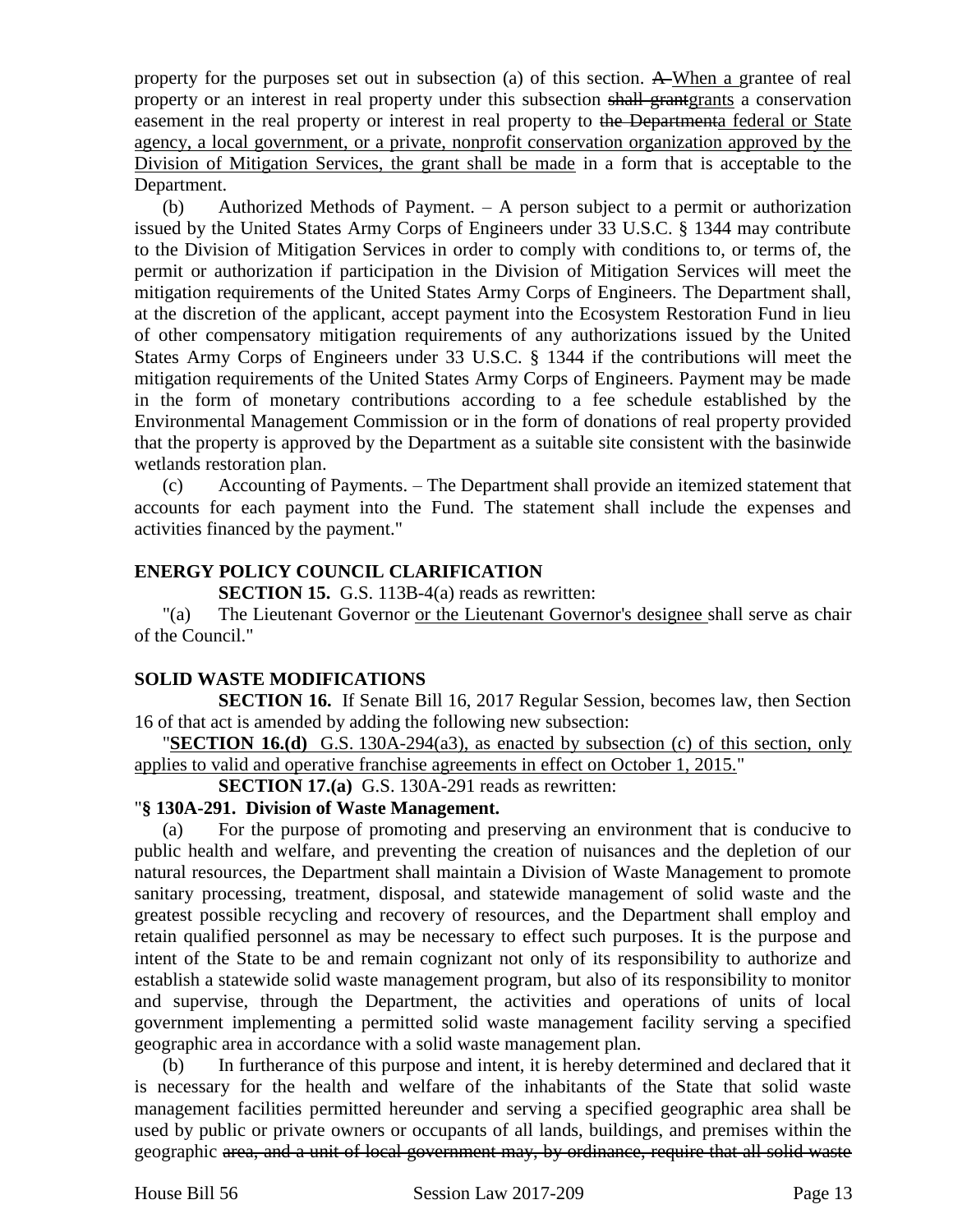generated within the geographic area and placed in the waste stream for disposal, shall be delivered to the permitted solid waste management facility or facilities serving the geographic area. Actions taken pursuant to this Article shall be deemed to be acts of the sovereign power of the State of North Carolina, and to the extent reasonably necessary to achieve the purposes of this section, a unit of local government may displace competition with public service for solid waste management and disposal. It is further determined and declared that no person, firm, corporation, association or entity within the geographic area shall engage in any activities which would be competitive with this purpose or with ordinances, rules adopted pursuant to the authority granted herein.

(c) Except as provided in subsections (d) and (e) of this section, a unit of local government may, by ordinance, franchise, business license, contract, or otherwise, require that all solid waste generated within the geographic area and placed in the waste stream for disposal be delivered to the permitted solid waste management facility or facilities serving the geographic area only under one of the following conditions:

- (1) If the unit of local government has debt associated with solid waste management facilities and equipment outstanding on September 1, 2017, the unit of local government may adopt and enforce such an ordinance until the date that such debt has matured.
- (2) If the unit of local government incurs debt after September 1, 2017, and the issuance of the debt will be conditioned upon the unit of local government requiring that all waste collected within the county be disposed of within the landfill, for expansion of a landfill or construction of a new landfill after all necessary approvals for issuance of the debt have been obtained from the Local Government Commission in compliance with Chapter 159 of the General Statutes, including the demonstration of need and cost required by G.S. 159-211, the unit of local government may adopt and enforce such an ordinance until the date the debt associated with expansion of the landfill, or construction of the new landfill, has matured.
- (3) If the unit of local government is a party to an exclusive franchise agreement with a private entity governing the management or disposal of waste within the jurisdiction in effect on September 1, 2017, the unit of local government may adopt and enforce such an ordinance until the date that such franchise has expired.

(d) Notwithstanding any limitations set forth in subsection (c) of this section, and except as provided in subsection (e) of this section, a regional solid waste management authority established under Article 22 of Chapter 153A of the General Statutes, and a unit of local government that is a member of an authority, may, by ordinance, require that all solid waste generated within its jurisdiction and placed in the waste stream for disposal be delivered to the permitted solid waste management facility or facilities operated by the regional solid waste management authority.

(e) Notwithstanding authority given to local governments to manage solid waste generated or disposed of within their jurisdiction pursuant to subsection (c) or (d) of this section, or otherwise, units of local government shall not, by ordinance or otherwise, prohibit the disposal of construction and demolition debris in any sanitary landfill permitted for the disposal of construction and demolition debris, which landfill has a valid and operative franchise agreement and is otherwise properly permitted pursuant to G.S. 130A-294."

**SECTION 17.(b)** G.S. 130A-294(a) reads as rewritten:

### "**§ 130A-294. Solid waste management program.**

(a) The Department is authorized and directed to engage in research, conduct investigations and surveys, make inspections and establish a statewide solid waste management program. In establishing a program, the Department shall have authority to: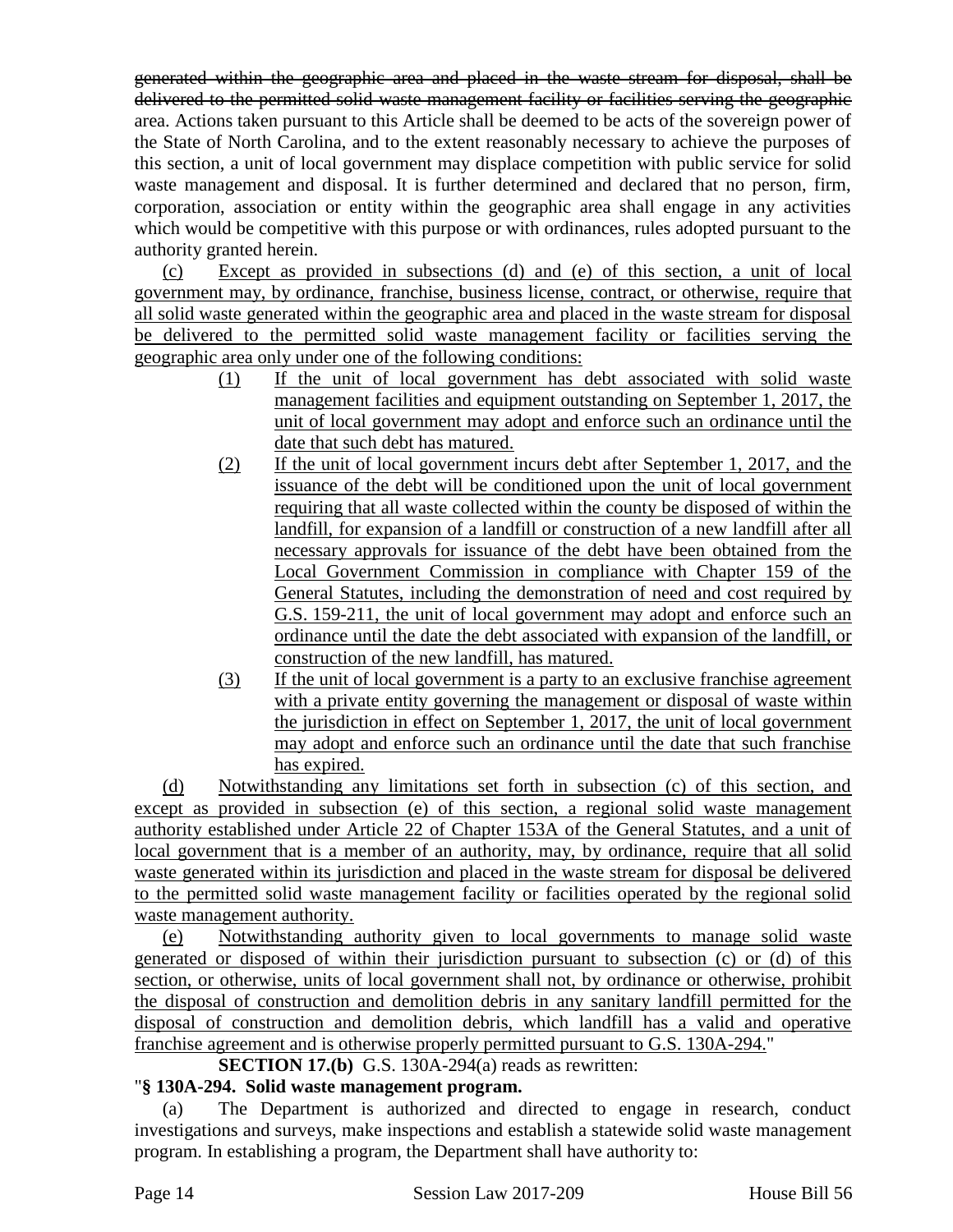… (5b) Authorize Subject to the limitations of G.S. 130A-291, authorize units of local government to require by ordinance, that all solid waste generated within the designated geographic area that is placed in the waste stream for disposal be collected, transported, stored and disposed of at a permitted solid waste management facility or facilities serving such area. The provisions of such ordinance shall not be construed to prohibit the source separation of materials from solid waste prior to collection of such solid waste for disposal, or prohibit collectors of solid waste from recycling materials or limit access to such materials as an incident to collection of such solid waste; provided such prohibitions do not authorize the construction and operation of a resource recovery facility unless specifically permitted pursuant to an approved solid waste management plan. If a private solid waste landfill shall be substantially affected by such ordinance then the unit of local government adopting the ordinance shall be required to give the operator of the affected landfill at least two years written notice prior to the effective date of the proposed ordinance. …."

### **SECTION 17.(c)** G.S. 153A-292(a) reads as rewritten:

### "**§ 153A-292. County collection and disposal facilities.**

(a) The board of county commissioners of any county may establish and operate solid waste collection and disposal facilities in areas outside the corporate limits of a city. The board may by ordinance regulate the use of a disposal facility provided by the equally county subject to the limitations of G.S. 130A-291, the nature of the solid wastes disposed of in a facility, and the method of disposal. The board may contract with any city, individual, or privately owned corporation to collect and dispose of solid waste in the area. Counties and cities may establish and operate joint collection and disposal facilities. A joint agreement shall be in writing and executed by the governing bodies of the participating units of local government."

**SECTION 17.(d)** Chapter 159 of the General Statutes is amended by adding a new Article to read:

#### "Article 15.

# "Borrowing for expansion of existing landfills and construction of new landfills in certain

#### circumstances. "**§ 159-211. Borrowing authority for landfills.**

(a) Whenever a unit of local government applies to the Commission for approval to enter debt by any method authorized by this Chapter for the purpose of expansion of an existing landfill within their jurisdiction, or construction of a new landfill within their jurisdiction, and to support the repayment of the new debt by requiring by ordinance, franchise, or otherwise that all waste collected within the county must be delivered to the county facility exclusively, in addition to any other criteria the Commission is required to consider in approving such debt, the unit of local government shall demonstrate all of the following to the satisfaction of the Commission:

- (1) The proposed expansion of the existing landfill, or construction of the new landfill, for which debt is to be incurred is necessary to ensure reliable, convenient, and affordable solid waste disposal service is provided consistently to all citizens under its jurisdiction for the protection of public health, safety, and welfare.
- (2) The proposed expansion of the existing landfill, or construction of the new landfill, will result in lower overall costs per ton of waste disposed for the jurisdiction's citizens and businesses within the jurisdiction than would be available through privately funded and operated disposal facilities. The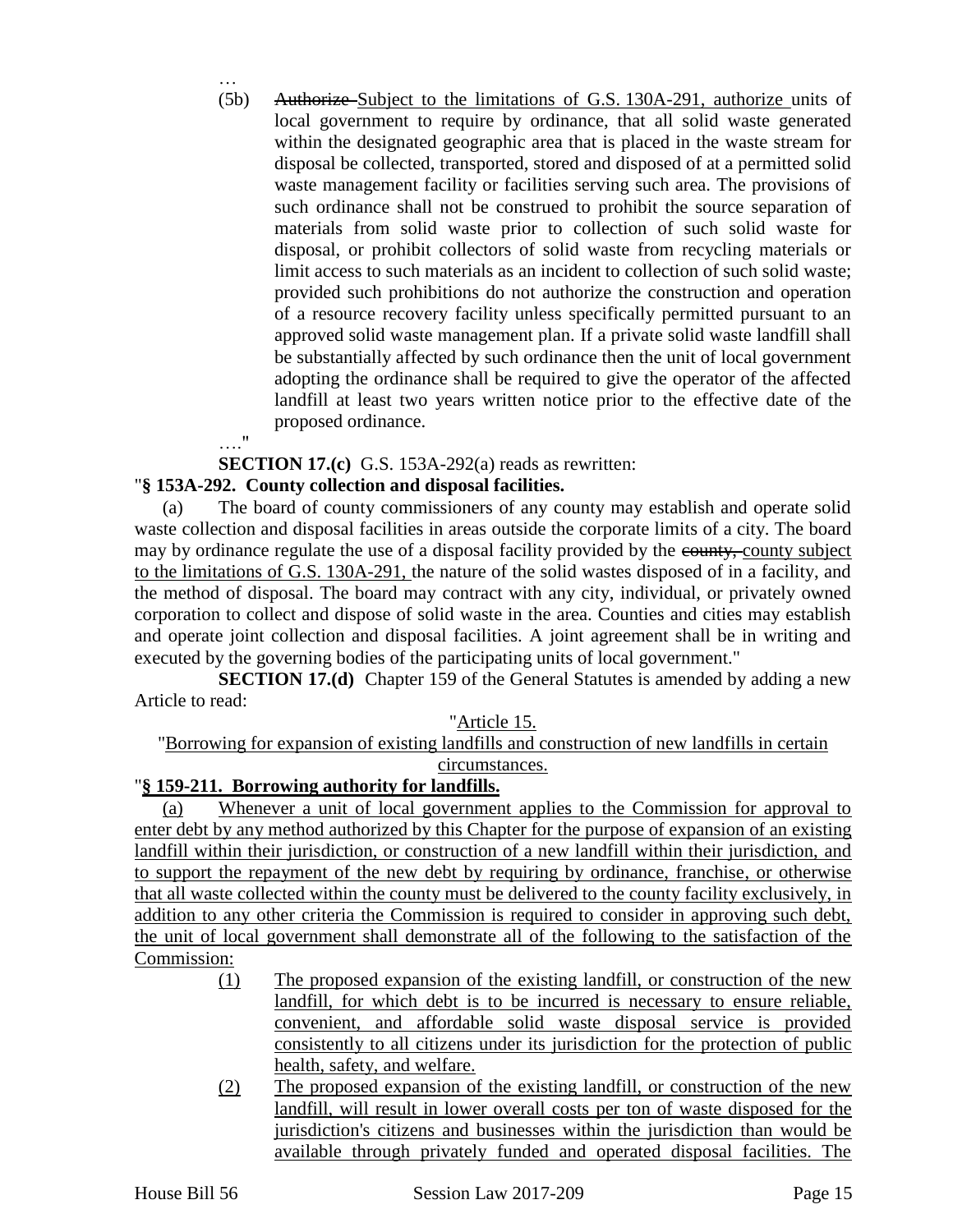analysis shall take into account all direct, indirect, asset retirement, closure, post-closure, and capital costs divided by tons disposed per year to establish a "tip fee" required to support the operation and repayment of the debt. State or federal subsidies shall be disregarded for purposes of this analysis.

(3) The requirements of subdivisions (1) and (2) of this subsection have been confirmed by way of a bid or request for proposals process in which private businesses have been invited to compete for the right to provide the services subject only to compliance with State and federal law. Private company proposals will be on a "tip fee" basis for comparison to the unit of local government landfill tip fee calculated pursuant to subdivision (2) of this subsection.

(b) In determining whether debt for expansion of an existing landfill, or construction of a new landfill, shall be approved, the Commission shall consider the information submitted pursuant to subsection (a) of this section and shall approve an application only if it finds the information presented supports the need for, and cost-effectiveness of, the proposed project. If the Commission tentatively decides to deny the application because it is of the opinion that these criteria cannot be supported from the information presented to it, it shall so notify the unit filing the application. Prior to final approval of the application, the Commission shall hold a public hearing on the application at which time any interested persons shall be heard, including any private business that has offered an alternative. The Commission may appoint a hearing officer to conduct the hearing and to present a summary of the testimony and associated recommendations for the Commission's consideration.

(c) The requirements of this section shall only apply to a unit of local government, which, at the time it submits an application to the Commission for approval to enter debt for expansion or construction of a landfill, has adopted an ordinance pursuant to G.S. 130A-291(c). Provided, however, where such debt is approved and the requirements of this section have not been satisfied, a unit of local government that later seeks to adopt an ordinance pursuant to G.S. 130A-291(c), must meet the requirements of this section prior to adopting and enforcing such an ordinance."

**SECTION 17.(e)** Nothing in this section shall be construed to impact the terms of a contract, franchise agreement, or other agreement between a unit of local government and another entity concerning the management of solid waste, or the financing of such services or related facilities or equipment, in effect on the date this section becomes law.

**SECTION 17.(f)** This section is effective when this act becomes law.

### **CLARIFY ROLES OF GEOLOGISTS AND SOIL SCIENTISTS IN WASTEWATER SYSTEM SITE EVALUATIONS**

**SECTION 18.(a)** G.S. 130A-335(a1) reads as rewritten:

"(a1) Any proposed site for a residence, place of business, or a place of public assembly located in an area that is not served by an approved wastewater system for which a new wastewater system is proposed or repair is necessary for compliance may be evaluated for soil conditions and site features by a licensed soil scientist or licensed geologist. person licensed pursuant to Chapter 89F of the General Statutes as a licensed soil scientist. For purposes of this subsection, "site features" include topography and landscape position; soil characteristics (morphology); soil wetness; soil depth; restrictive horizons; available space; and other applicable factors that involve accepted public health principles. A person licensed pursuant to Chapter 89E of the General Statutes as a licensed geologist may evaluate the proposed site or repair area, as applicable, for geologic and hydrogeologic conditions."

**SECTION 18.(b)** G.S. 130A-336.1(e) reads as rewritten:

"(e) Site Design, Construction, and Activities.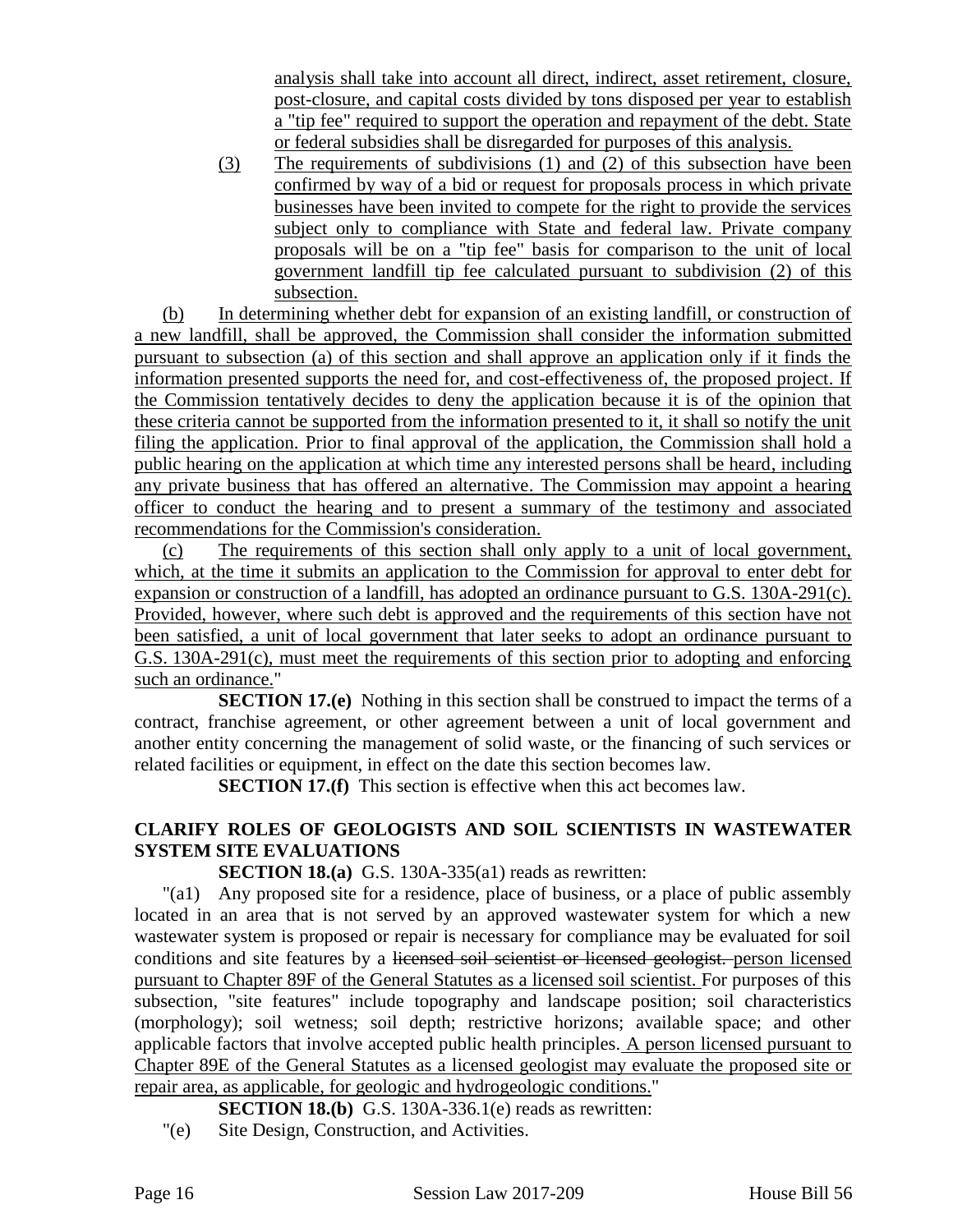- (1) The professional engineer designing the proposed wastewater system shall use recognized principles and practices of engineering and applicable rules of the Commission in the calculations and design of the wastewater system. The investigations and findings of the professional engineer shall include, at a minimum, the information required in rules adopted by the Commission pursuant to G.S. 130A-335(e). The professional engineer may, at the engineer's discretion, employ pretreatment technologies not yet approved in this State.
- (2) Notwithstanding G.S. 130A-335(a1), the owner of the proposed wastewater system shall employ either a licensed soil scientist or a geologist, licensed pursuant to Chapter 89E of the General Statutes and who has applicable professional experience, to evaluate soil conditions and site features.a person licensed pursuant to Chapter 89F of the General Statutes as a licensed soil scientist to conduct soil and site evaluations and, as applicable, a person licensed pursuant to Chapter 89E of the General Statutes as a licensed geologist to evaluate geologic and hydrogeologic conditions.

…."

#### **REPEAL PLASTIC BAG BAN**

**SECTION 19.(a)** Part 2G of Article 9 of Chapter 130A of the General Statutes is repealed.

**SECTION 19.(b)** G.S. 130A-22(a) reads as rewritten:

"(a) The Secretary of Environmental Quality may impose an administrative penalty on a person who violates Article 9 of this Chapter, rules adopted by the Commission pursuant to Article 9, or any term or condition of a permit or order issued under Article 9. Each day of a continuing violation shall constitute a separate violation. The penalty shall not exceed fifteen thousand dollars (\$15,000) per day in the case of a violation involving nonhazardous waste. The penalty shall not exceed thirty-two thousand five hundred dollars (\$32,500) per day in the case of a first violation involving hazardous waste as defined in G.S. 130A-290 or involving the disposal of medical waste as defined in G.S. 130A-290 in or upon water in a manner that results in medical waste entering waters or lands of the State; and shall not exceed fifty thousand dollars (\$50,000) per day for a second or further violation involving the disposal of medical waste as defined in G.S. 130A-290 in or upon water in a manner that results in medical waste entering waters or lands of the State. The penalty shall not exceed thirty-two thousand five hundred dollars (\$32,500) per day for a violation involving a voluntary remedial action implemented pursuant to G.S. 130A-310.9(c) or a violation of the rules adopted pursuant to G.S. 130A-310.12(b). The penalty shall not exceed one hundred dollars (\$100.00) for a first violation; two hundred dollars (\$200.00) for a second violation within any 12-month period; and five hundred dollars (\$500.00) for each additional violation within any 12-month period for any violation of Part 2G of Article 9 of this Chapter. For violations of Part 7 of Article 9 of this Chapter and G.S. 130A-309.10(m): (i) a warning shall be issued for a first violation; (ii) the penalty shall not exceed two hundred dollars (\$200.00) for a second violation; and (iii) the penalty shall not exceed five hundred dollars (\$500.00) for subsequent violations. If a person fails to pay a civil penalty within 60 days after the final agency decision or court order has been served on the violator, the Secretary of Environmental Quality shall request the Attorney General to institute a civil action in the superior court of any county in which the violator resides or has his or its principal place of business to recover the amount of the assessment. Such civil actions must be filed within three years of the date the final agency decision or court order was served on the violator."

> **SECTION 19.(c)** Section 13.10(c) of S.L. 2010-31 is repealed. **SECTION 19.(d)** This section becomes effective September 1, 2017.

House Bill 56 Session Law 2017-209 Page 17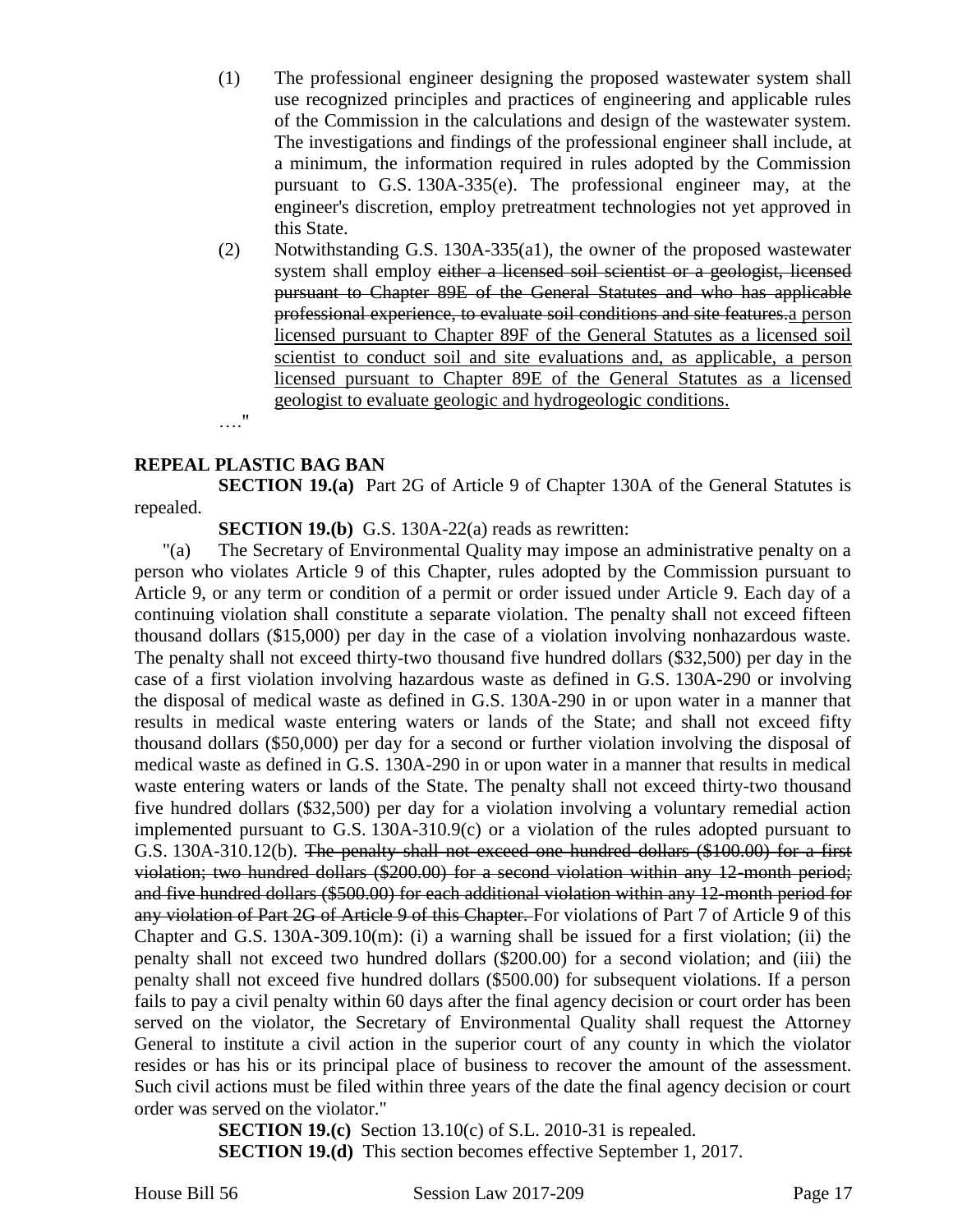#### **GENX RESPONSE MEASURES**

**SECTION 20.(a)** The General Assembly finds that the discharge of the poly-fluoroalkyl chemical known as "GenX" (CAS registry number 62037-80-3 or 13252-13-6) into the Cape Fear River demonstrates the need for supplemental funding for impacted local public utilities for the monitoring and treatment of GenX and to support the identification and characterization by scientists, engineers, and other professionals of GenX in the Cape Fear River.

Therefore, notwithstanding Section 6.1 of S.L. 2017-57, G.S. 143C-4-4, and G.S. 143C-6-4, of the funds appropriated to the Contingency and Emergency Fund, the sum of four hundred thirty-five thousand dollars (\$435,000) shall be allocated and used as follows:

- (1) One hundred thousand dollars (\$100,000) to the Cape Fear Public Utility Authority, who shall, in coordination with Brunswick County Public Utilities, Pender County Utilities, and other entities that withdraw, treat, and subsequently distribute water originating from the Cape Fear River, study the identification and deployment of water treatment technology to remove GenX from the public water supply, and eighty-five thousand dollars (\$85,000) to the Cape Fear Public Utility Authority for ongoing monitoring of water supplies withdrawn from the Cape Fear River. The Cape Fear Public Utility Authority shall provide an interim report to the Environmental Review Commission no later than December 1, 2017, regarding the progress in implementing this section, and a final report on or before April 1, 2018, to include any findings and recommendations for legislative action.
- (2) Two hundred fifty thousand dollars (\$250,000) to the University of North Carolina at Wilmington to identify and quantify GenX and measure the concentration of the chemicals in the sediments of the Cape Fear River, the extent to which the chemical biodegrades over time or bioaccumulates within local ecosystems, and what risk the contaminant poses to human health. The University of North Carolina at Wilmington shall not charge indirect facilities and administrative costs against the funding provided by this subdivision. The University of North Carolina at Wilmington shall provide an interim report to the Environmental Review Commission no later than December 1, 2017, regarding the progress in implementing this section, and a final report on or before April 1, 2018, to include any findings and recommendations for legislative action.

**SECTION 20.(b)** Funds allocated by this section for the 2017-2018 fiscal year shall not revert but shall remain available for nonrecurring expenses until the end of the 2018-2019 fiscal year. The entities funded by this section may establish time-limited positions for the biennium with the funds allocated by this section.

**SECTION 20.1.** Section 13.7 of S.L. 2017-57, 2017 Regular Session, reads as rewritten:

"**SECTION 13.7.** The North Carolina Policy Collaboratory at the University of North Carolina at Chapel Hill shall develop a proposal proposal (i) to identify and acquire digital data relevant to environmental monitoring and natural resource management, including, but not limited to, the digitization of analog records.records and (ii) for the creation of an online database to provide National Pollutant Discharge Elimination System (NPDES) and other water quality permits, permit applications, and relevant supporting documents to the public in a searchable and user friendly format, as well as creation of a system for electronic filing of applications for such permits and relevant supporting documents. In developing the proposal, the Collaboratory shall consult with the Department of Environmental Quality and the Department of Information Technology. The Collaboratory shall assess the feasibility of